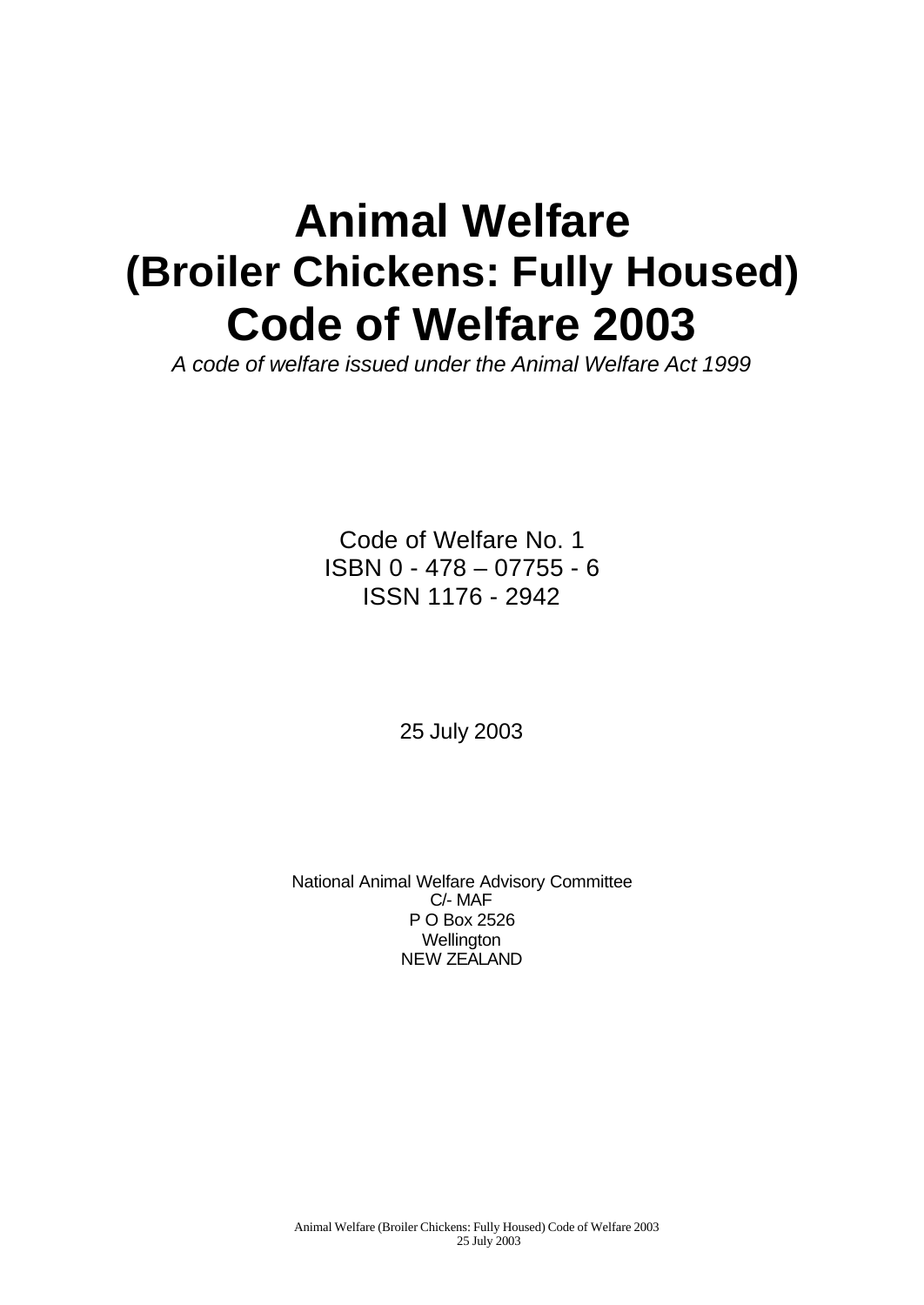# **Preface**

The Animal Welfare Act 1999 came into force on 1 January 2000. It establishes the fundamental obligations relating to the care of animals. These obligations are written in general terms however. The detail is found in codes of welfare. Codes set out minimum standards and recommendations relating to all aspects of the care of animals. They are developed following an extensive process of public consultation and reviewed every 10 years, or sooner if necessary.

I recommend that all those who care for animals become familiar with the relevant codes. This is important because evidence of a failure to meet a minimum standard may be used to support a prosecution for an offence under the Act.

I issue codes on the recommendation of the National Animal Welfare Advisory Committee. The members of this Committee collectively possess knowledge and experience in veterinary science; agricultural science; animal science; the commercial use of animals; the care, breeding, and management of companion animals; ethical standards and conduct in respect of animals; animal welfare advocacy; the public interest in respect of animals; and environmental and conservation management.

The Animal Welfare (Broiler Chickens: Fully Housed) Code of Welfare 2003 is issued by me, by a notice published in the *Gazette* on 26 June 2003, under section 75 of the Animal Welfare Act 1999. This code comes into force on 25 July 2003.

This code is deemed to be a regulation for the purposes of the Regulations (Disallowance) Act 1989 and is subject to the scrutiny of Parliament's Regulations Review Committee.

Hon Jim Sutton Minister of Agriculture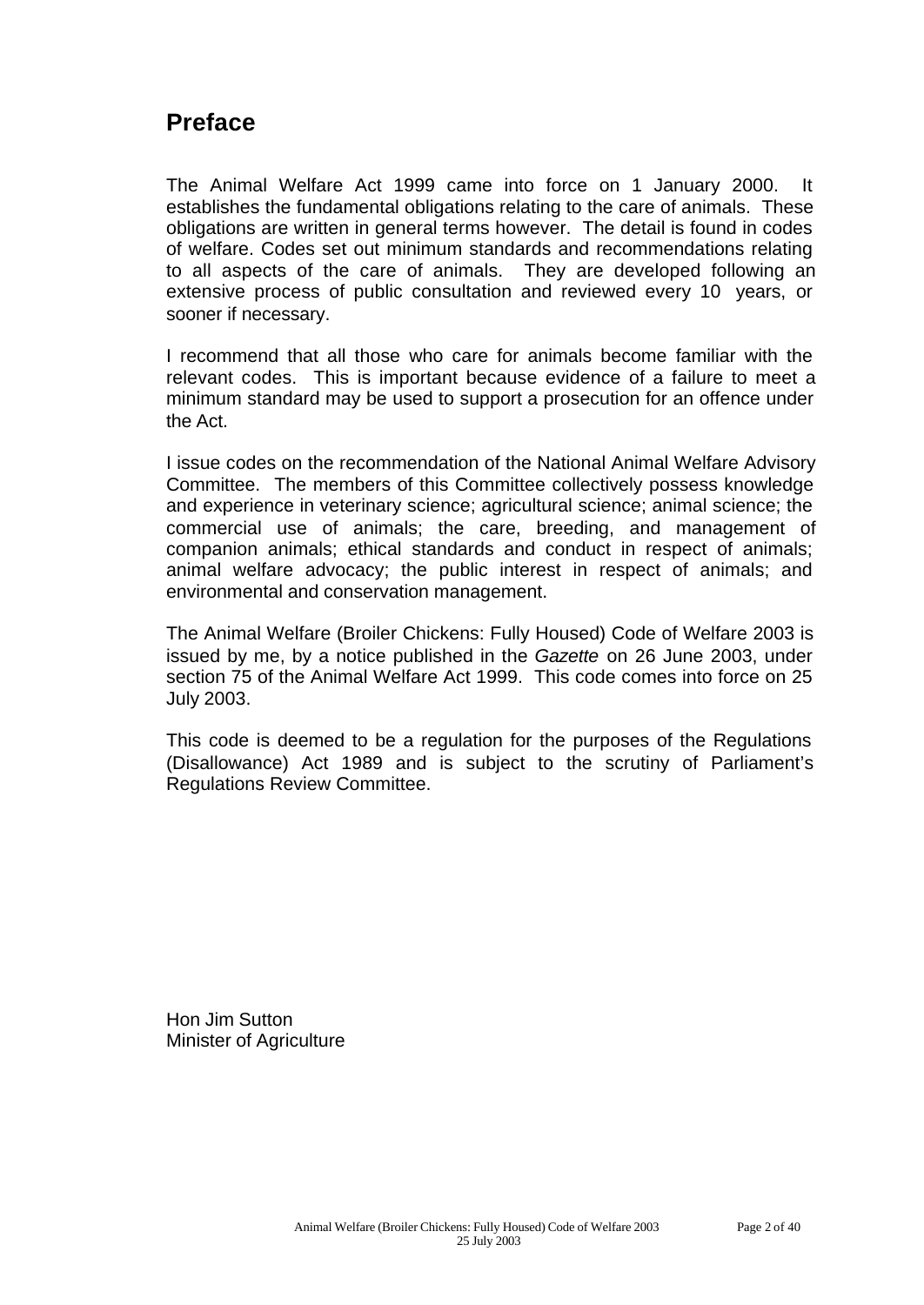# **TABLE OF CONTENTS**

| 1.       |     |                                                                             |  |  |  |  |  |
|----------|-----|-----------------------------------------------------------------------------|--|--|--|--|--|
|          | 1.1 |                                                                             |  |  |  |  |  |
|          | 1.2 |                                                                             |  |  |  |  |  |
|          | 1.3 |                                                                             |  |  |  |  |  |
|          | 1.4 |                                                                             |  |  |  |  |  |
|          | 1.5 |                                                                             |  |  |  |  |  |
|          | 1.6 |                                                                             |  |  |  |  |  |
|          | 1.7 | DEEMED CODES OF WELFARE AND CODES OF RECOMMENDATIONS AND MINIMUM STANDARDS8 |  |  |  |  |  |
|          | 1.8 |                                                                             |  |  |  |  |  |
|          | 1.9 |                                                                             |  |  |  |  |  |
| 2.<br>3. |     | <b>OBLIGATIONS OF OWNERS AND PERSONS IN CHARGE OF ANIMALS 12</b>            |  |  |  |  |  |
|          | 3.1 |                                                                             |  |  |  |  |  |
|          | 3.2 |                                                                             |  |  |  |  |  |
|          | 3.3 |                                                                             |  |  |  |  |  |
|          | 3.4 |                                                                             |  |  |  |  |  |
|          | 3.5 |                                                                             |  |  |  |  |  |
|          | 3.6 |                                                                             |  |  |  |  |  |
|          | 3.7 |                                                                             |  |  |  |  |  |
| 4.       |     |                                                                             |  |  |  |  |  |
|          | 4.1 |                                                                             |  |  |  |  |  |
|          | 4.2 |                                                                             |  |  |  |  |  |
|          | 4.3 |                                                                             |  |  |  |  |  |
|          | 4.4 |                                                                             |  |  |  |  |  |
|          | 4.5 |                                                                             |  |  |  |  |  |
| 5.       |     |                                                                             |  |  |  |  |  |
|          | 5.1 |                                                                             |  |  |  |  |  |
|          | 5.2 |                                                                             |  |  |  |  |  |
| 6.       |     |                                                                             |  |  |  |  |  |
|          |     |                                                                             |  |  |  |  |  |
|          |     |                                                                             |  |  |  |  |  |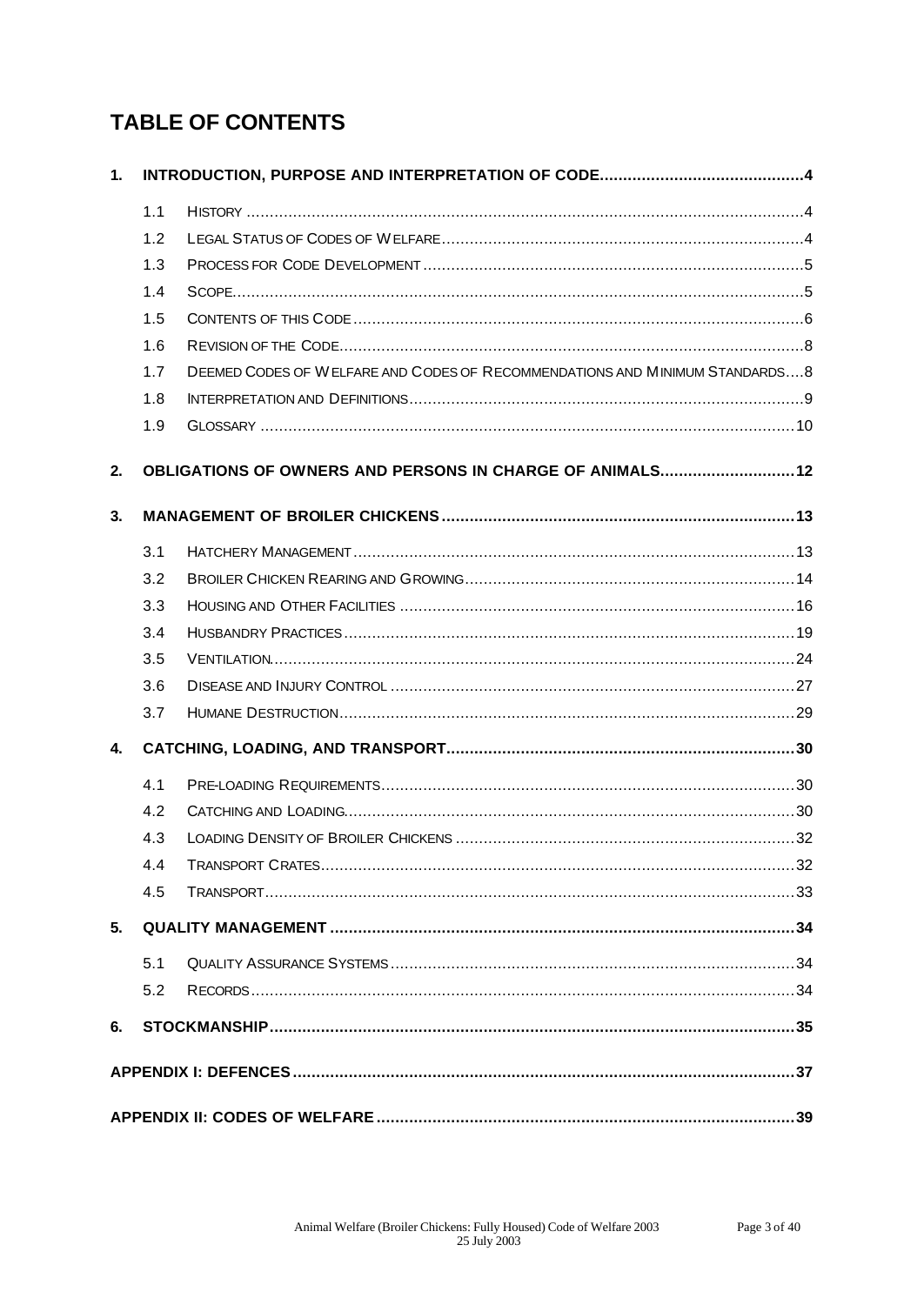# **1. Introduction, Purpose and Interpretation of Code**

#### **1.1 History**

The original codes of recommendations and minimum standards for the welfare of animals were prepared by the Animal Welfare Advisory Committee (AWAC), which was established in 1989 by the Minister of Agriculture to advise him on matters concerning animal welfare. The codes were of a voluntary nature and had no legal standing under the Animals Protection Act 1960.

The Animal Welfare Act 1999 (the Act) established the National Animal Welfare Advisory Committee (NAWAC), which replaced AWAC, and provided for the issue of codes of welfare with legal effect. One of the responsibilities of NAWAC is to advise the Minister on the content of codes of welfare following a process of public consultation.

#### **1.2 Legal Status of Codes of Welfare**

Codes of welfare are deemed to be regulations for the purposes of the Regulations (Disallowance) Act 1989. As such they are subject to the scrutiny of the Regulations Review Committee of Parliament.

Codes of welfare contain minimum standards and may also contain recommended practice and recommended best practice. Only minimum standards have legal effect and in two possible ways:

- evidence of a failure to meet a relevant minimum standard may be used to support a prosecution for an offence under the Act (see Appendix I)
- a person who is charged with an offence against the Act can defend himself/herself by showing that he/she has equalled or exceeded the minimum standards (see Appendix I)

Recommendations for ideal husbandry practice under New Zealand conditions set out standards of care and conduct over and above the minimum required to meet the obligations in the Act. They are included for educational and information purposes.

Any person or organisation aggrieved at the operation of a code of welfare has a right to make a complaint to the Regulations Review Committee, Parliament Buildings, Wellington.

This is a Parliamentary select committee charged with examining regulations against a set of criteria and drawing to the attention of the House of Representatives any regulation that does not meet the criteria. Grounds for reporting to the House include:

• the regulation trespasses unduly on personal rights and freedoms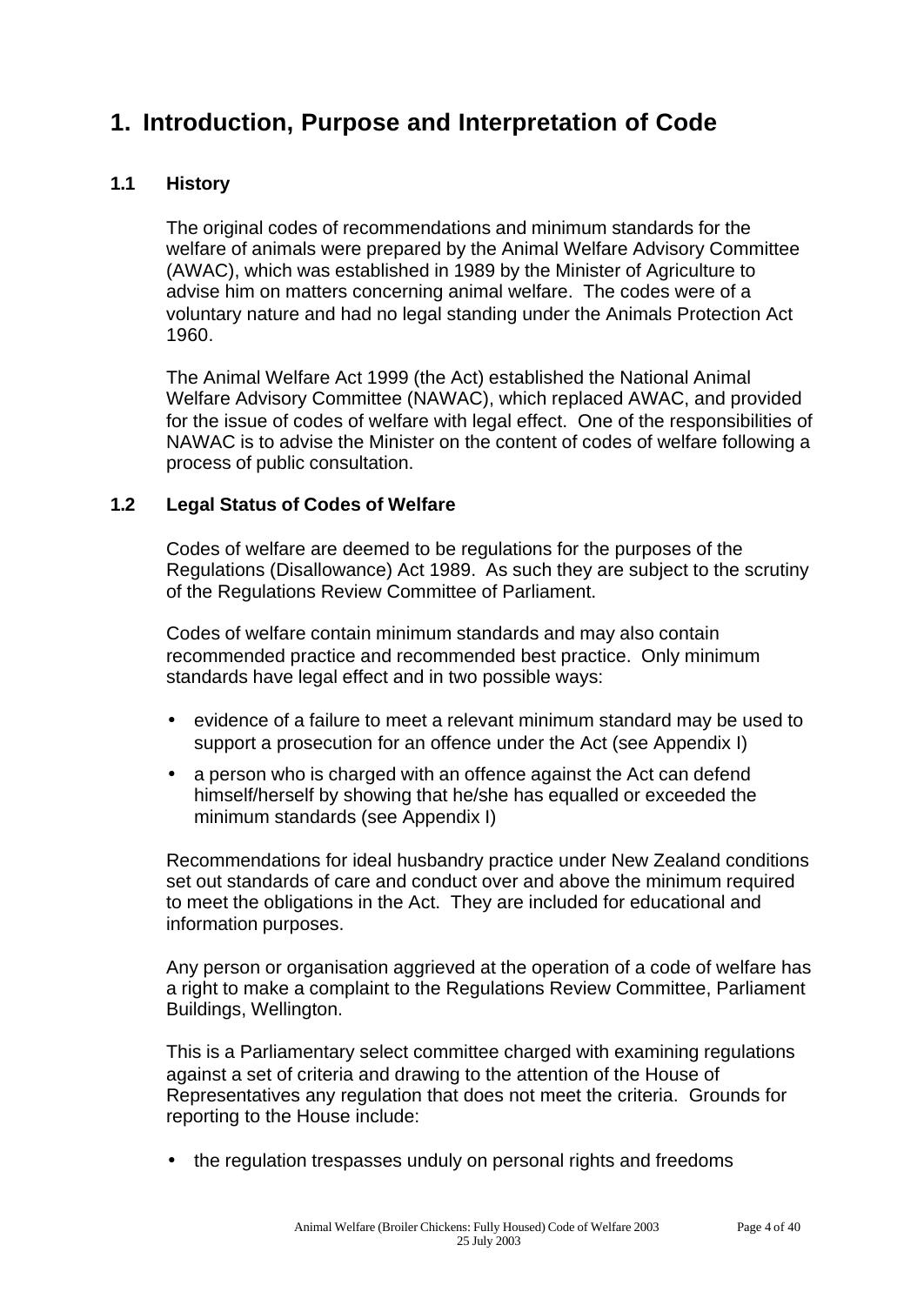- the regulation is not made in accordance with the general objects and intentions of the statutes under which it is made, or
- it was not made in compliance with the particular notice and consultation procedures prescribed by statute.

Any person or organisation wishing to make a complaint should refer to the publication *Making a Complaint to the Regulations Review Committee* which can be obtained from the website:

<http://www.clerk.parliament.govt.nz/Publications/Other/>

or by writing to:

Clerk of the Committee Regulations Review Committee Parliament Buildings WELLINGTON.

#### **1.3 Process for Code Development**

A draft code may be developed by anyone including NAWAC or the Minister. It is then submitted to NAWAC. Provided the draft meets criteria in the Act for clarity, compliance with the purposes of the Act, and representatives of persons likely to be affected by the code have been adequately consulted, NAWAC publicly notifies the code and calls for submissions. NAWAC is then responsible for recommending the form and content of the code to the Minister after having regard to the submissions received, good practice and scientific knowledge, available technology and any other relevant matters.

NAWAC may recommend draft standards that do not fully meet the obligations in the Act if certain criteria specified in the Act are met.

The Minister issues the code by notice in the *Gazette*.

#### **1.4 Scope**

This code applies to all persons responsible for the welfare of broiler chickens in controlled environment broiler production systems. The pre-hatched chick that is in the last half of development is also covered by this code. In controlled environment broiler production systems, broiler chickens are kept in enclosed housing and are reliant on human management for all their daily requirements.

The rearing of broiler chickens, if it is to be done well, requires both experience and the observance of high standards. Unless that work is done well, the welfare of the birds cannot be adequately protected. This code is intended to encourage all those responsible for its implementation to adopt the highest standard of husbandry, care and handling, to equal or exceed the minimum standards.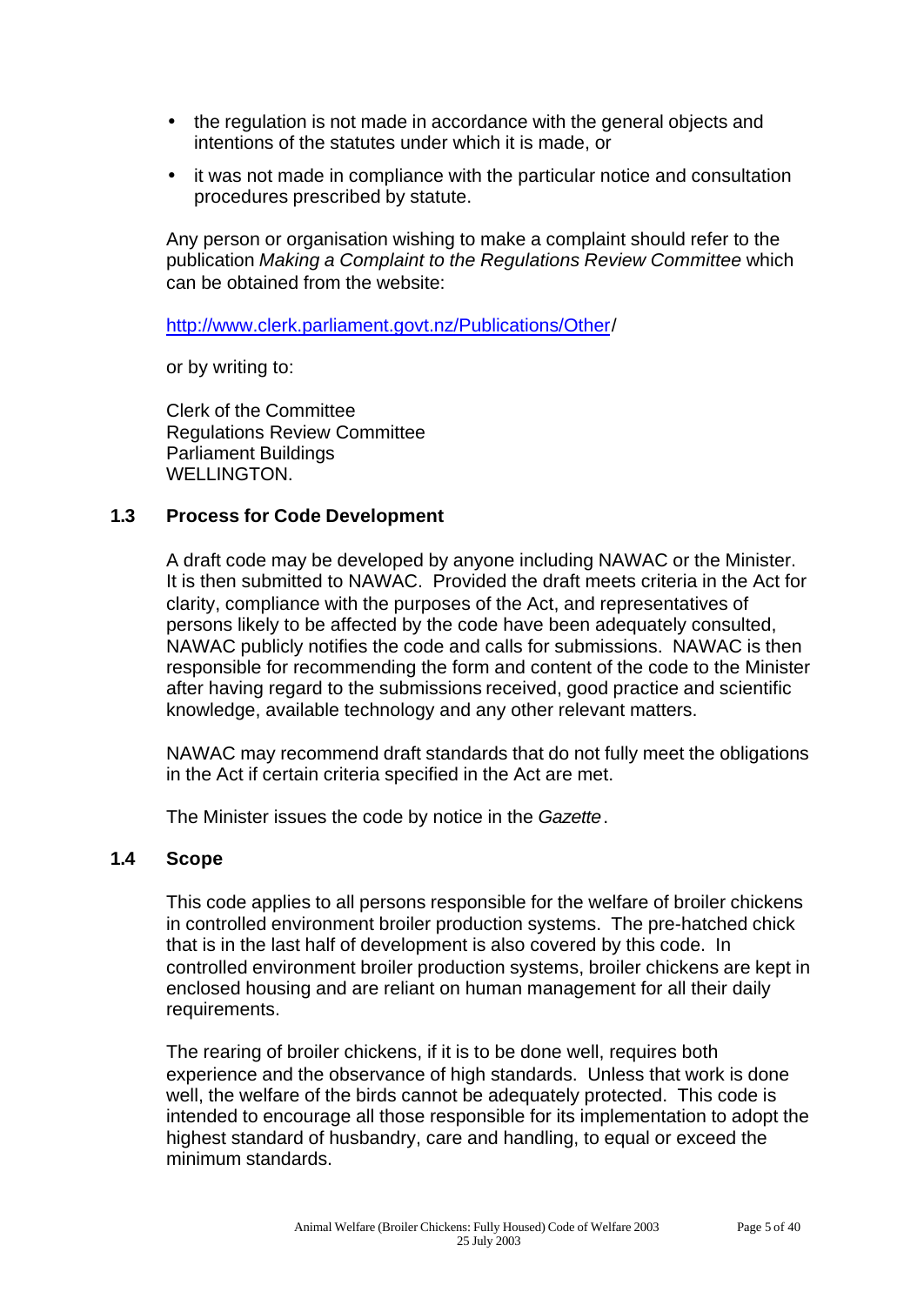Under the Animal Welfare Act 1999 the "owner" of an animal and the "person in charge" is responsible for meeting the legal obligations to animal welfare. In the case of broiler chickens the owner of the animal(s) may place the broiler chickens in the care of others for the purpose of rearing (grow-out), transport and slaughter.

Responsibility for meeting the minimum standards relating to the provision, design and maintenance of the facilities and equipment, the allocation of operational responsibilities and the competence and supervision of performance of employees will lie with the owner of the broiler chickens, and may also lie with the person in charge of the broiler chickens, depending on the role of that person.

Advice is given throughout the code and is designed to encourage owners/operators to strive for a high level of welfare. Explanatory material is provided where appropriate.

Responsibility for meeting minimum standards during operation of particular tasks will lie with the person responsible for carrying out that particular task. That person is "in charge" of the animals at that particular point in time. Generally, a stockhandler is the person in charge of the animals in that stockhandler's care. In practice, the identification of the person in charge will depend on the minimum standard in question.

This code provides for the general principles of the care and use of broiler chickens. The incorporation of the code in quality assurance programmes will ensure its success *(*see section 5 - Quality Management*).*

Other codes that are relevant, and that are either being produced for the first time, or are in the process of being reviewed, include codes concerned with the transport of animals, emergency slaughter and species specific codes. Where relevant these other codes should be consulted (see Appendix II).

The draft was written by a working group established by the Poultry Industry Association of New Zealand Inc. and has been reviewed by representatives of the industries, veterinarians, advisors, animal scientists, welfarists and members of the general public. As required by the Act, NAWAC publicly notified the draft code of welfare on 1 November 2001.

#### **1.5 Contents of this Code**

Section 69 of the Act provides that a code of welfare may relate to one or more of the following:

- a species of animal
- animals used for purposes specified in the code
- animal establishments of a kind specified in the code
- types of entertainment specified in the code (being types of entertainment in which animals are used)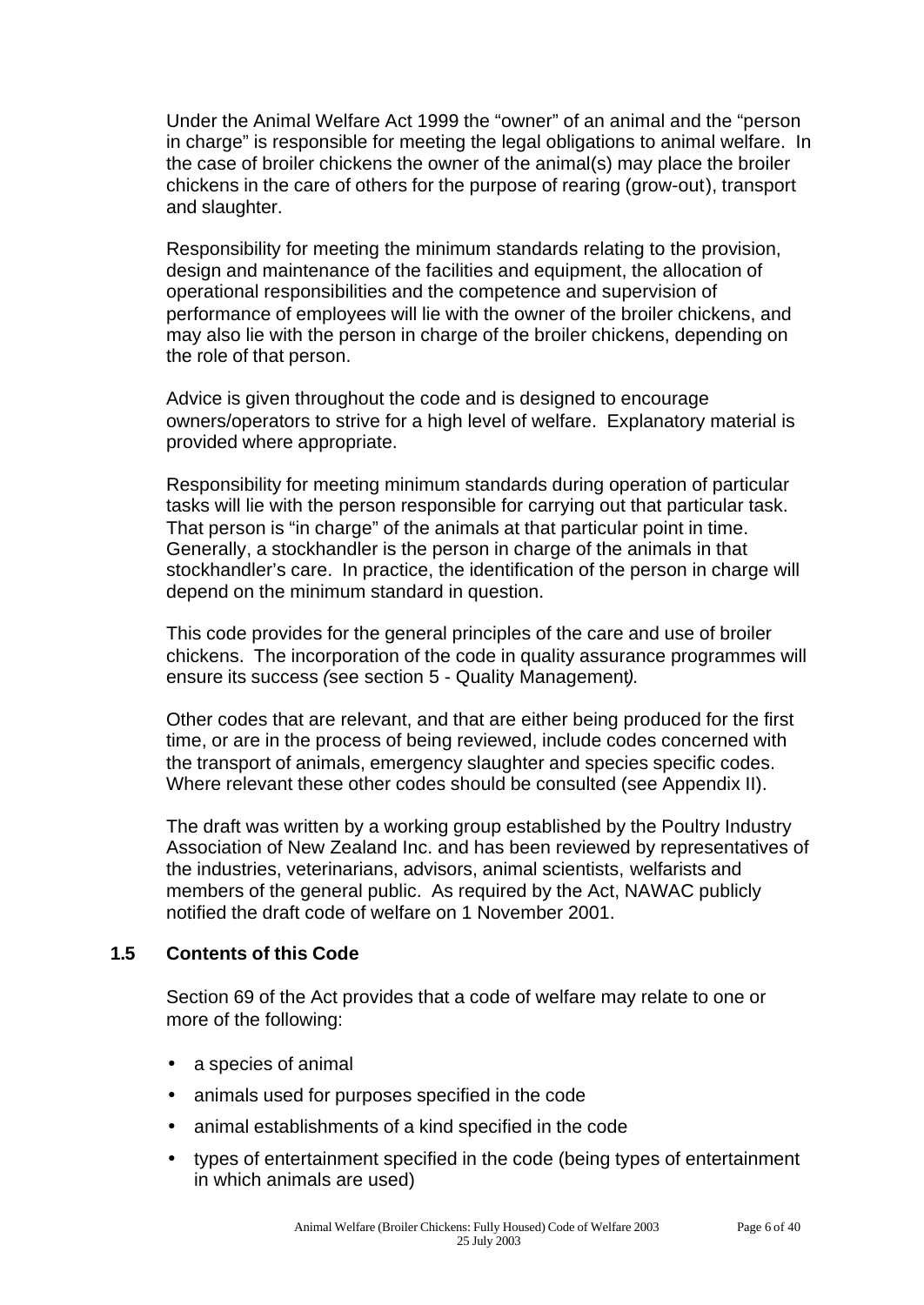- the transport of animals
- the procedures and equipment used in the management, care, or killing of animals or in the carrying out of surgical procedures on animals.

In deciding to issue a code of welfare, the Minister must be satisfied as to the following matters set out in section 73(1) of the Act:

- that the proposed standards are the minimum necessary to ensure that the purposes of the Act will be met; and
- that the recommendations for best practice (if any) are appropriate.

Despite the provisions of section 73(1), section 73(3) of the Act allows NAWAC, in exceptional circumstances, to recommend minimum standards and recommendations for best practice that do not fully meet the obligations of:

- sections 10 and 11 obligations in relation to physical, health and behavioural needs of animals
- section 12(c) killing an animal
- section 21(1)(b) restriction on performance of surgical procedures
- section 22(2) providing comfortable and secure accommodation for the transport of animals
- sections  $23(1)$  and  $23(2)$  transport of animals
- section 29(a) ill-treating an animal.

In making a recommendation under section 73(3), section 73(4) requires NAWAC to have regard to:

- the feasibility and practicality of effecting a transition from current practices to new practices and any adverse effects that may result from such a transition
- the requirements of religious practices or cultural practices or both
- the economic effects of any transition from current practices to new practices.

This code provides for the physical, health, and behavioural needs of animals. These needs include:

- proper and sufficient food and water
- adequate shelter
- opportunity to display normal patterns of behaviour
- physical handling in a manner which minimises the likelihood of unreasonable or unnecessary pain or distress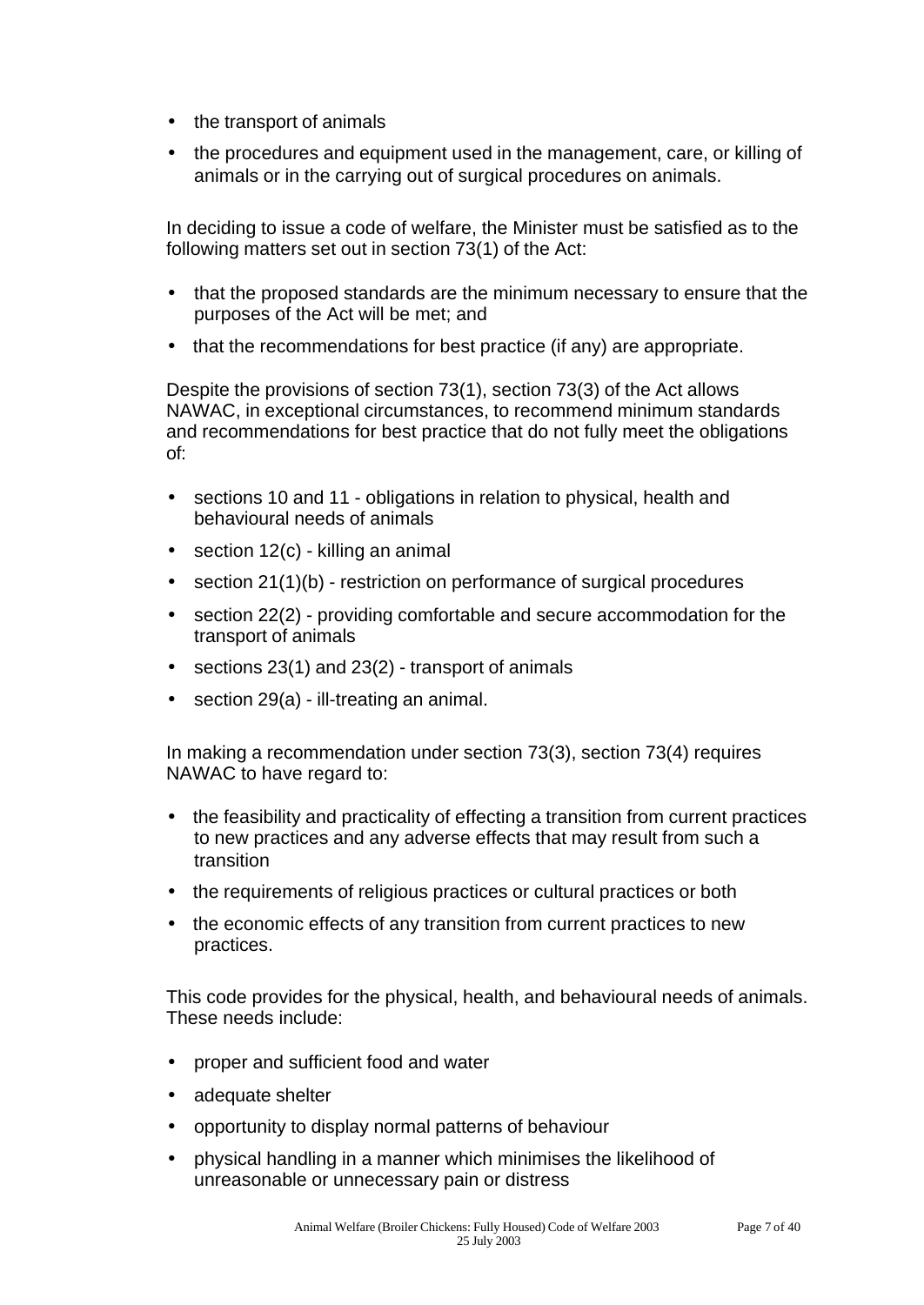• protection from, and rapid diagnosis of, any significant injury or disease being a need, which, in each case is appropriate to the species, environment, and circumstances of the animal (section 4 Animal Welfare Act 1999).

This code also takes account of:

- good practice
- scientific knowledge
- available technology.

Good practice is taken to mean the carrying out of a customary or expected procedure in a manner which meets the required purpose, is sound and thorough, and which is recognised by others carrying out the practice. In addition good practice meets the legal obligations of the Act, and failure to comply could result in a prosecution.

#### **1.6 Revision of the Code**

This code is based on the knowledge and technology available at the time of publication, and will be reviewed in the light of future advances and knowledge. In any event this code will be reviewed no later than 25 July 2013 (being 10 years from the date on which this code was issued by the Minister).

Comments on this code are always welcome and should be addressed to:

The Secretary National Animal Welfare Advisory Committee PO Box 2526 Wellington.

Further information can be obtained from the MAF website:

<http://www.maf.govt.nz/biosecurity/animal-welfare>

#### **1.7 Deemed Codes of Welfare and Codes of Recommendations and Minimum Standards**

Deemed codes of welfare, and codes of recommendations and minimum standards and guidelines that were endorsed by AWAC prior to the commencement of the Animal Welfare Act 1999, are listed in Appendix II of this code. The deemed codes of welfare are valid until 31 December 2003 unless revoked prior to that date, or further extended under the Act.

On 19 December 2002 the Animal Welfare Amendment Act 2002 amended the Animal Welfare Act 1999 to deem the regulations and circular listed in Appendix II to be a code of welfare known as the Animal Welfare (Commercial Slaughter) Code of Welfare 2002.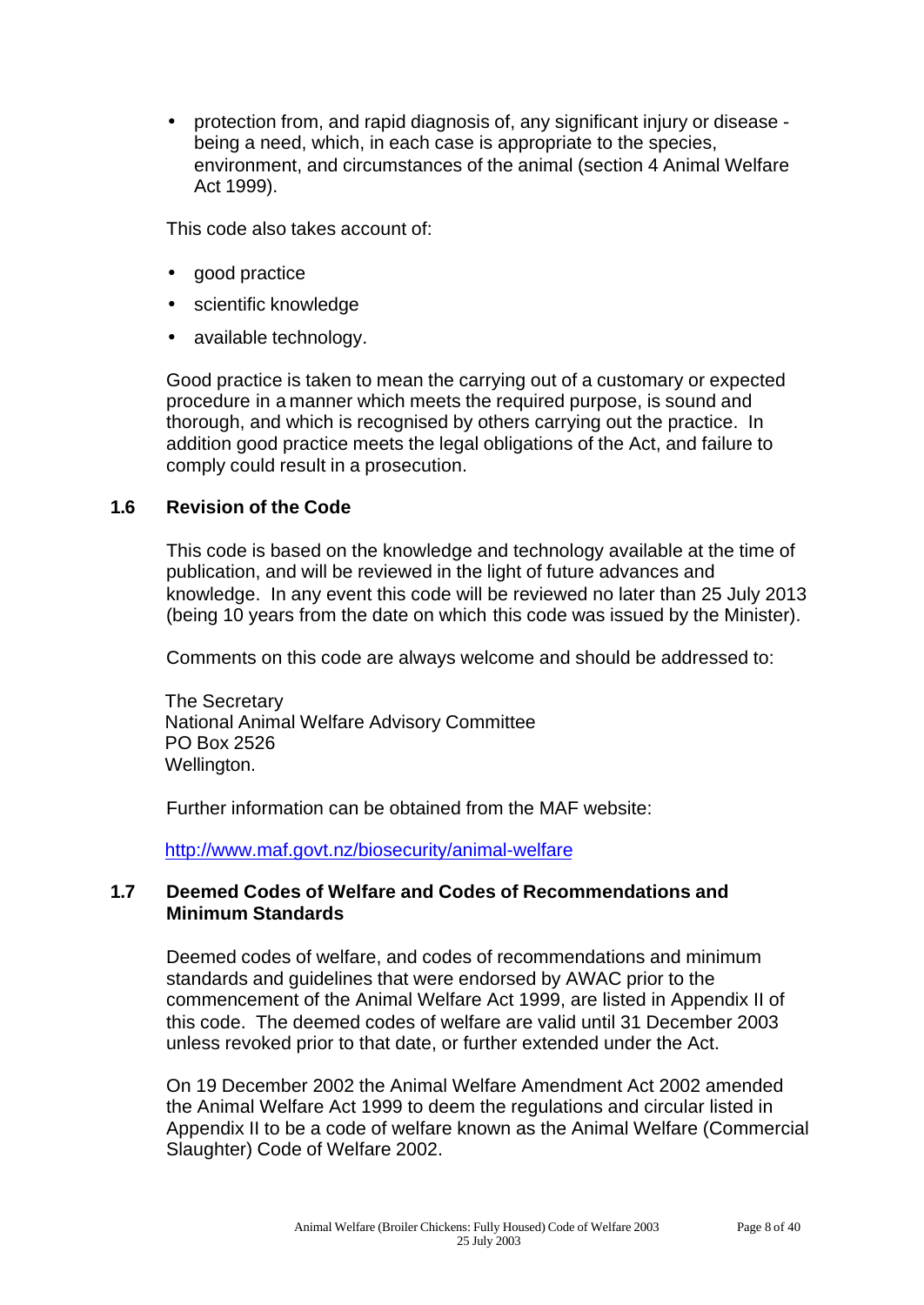The *Code of Recommendations and Minimum Standards for the Welfare of Broiler Chickens* is revoked on 25 July 2003 under section 191(1) and 76(1)(a) of the Act, by a notice published in the *Gazette* on 26 June 2003*.*

#### **1.8 Interpretation and Definitions**

#### *Minimum Standards*

Minimum standards are identified in the text by a heading and use the word "must" or similar words. They are highlighted in boxes within the text.

#### *Recommended Best Practice*

The Act provides that codes of welfare may contain recommendations for best practice.

Recommended best practice is taken to mean:

The best practice agreed at a particular time, following consideration of scientific information and accumulated experience and public opinion. It is usually a higher standard of practice than the minimum standard, except where the minimum standard is best practice. It is a practice that can be varied as new information comes to light.

Recommendations for best practice will be particularly appropriate where it is desirable to promote or encourage better care for animals than is provided as a minimum standard.

Recommended best practices are identified by a heading and, generally, use the term "should".

**"Act"** means the Animal Welfare Act 1999.

#### **"Animal"**

- (a) Means any living member of the animal kingdom that is:
	- (i) A mammal; or
	- (ii) A bird; or
	- (iii) A reptile; or
	- (iv) An amphibian; or
	- (v) A fish (bony or cartilaginous); or
	- (vi) Any octopus, squid, crab, lobster, or crayfish (including freshwater crayfish); or
	- (vii) Any other member of the animal kingdom which is declared from time to time by the Governor-General, by Order in Council, to be an animal for the purposes of this Act; and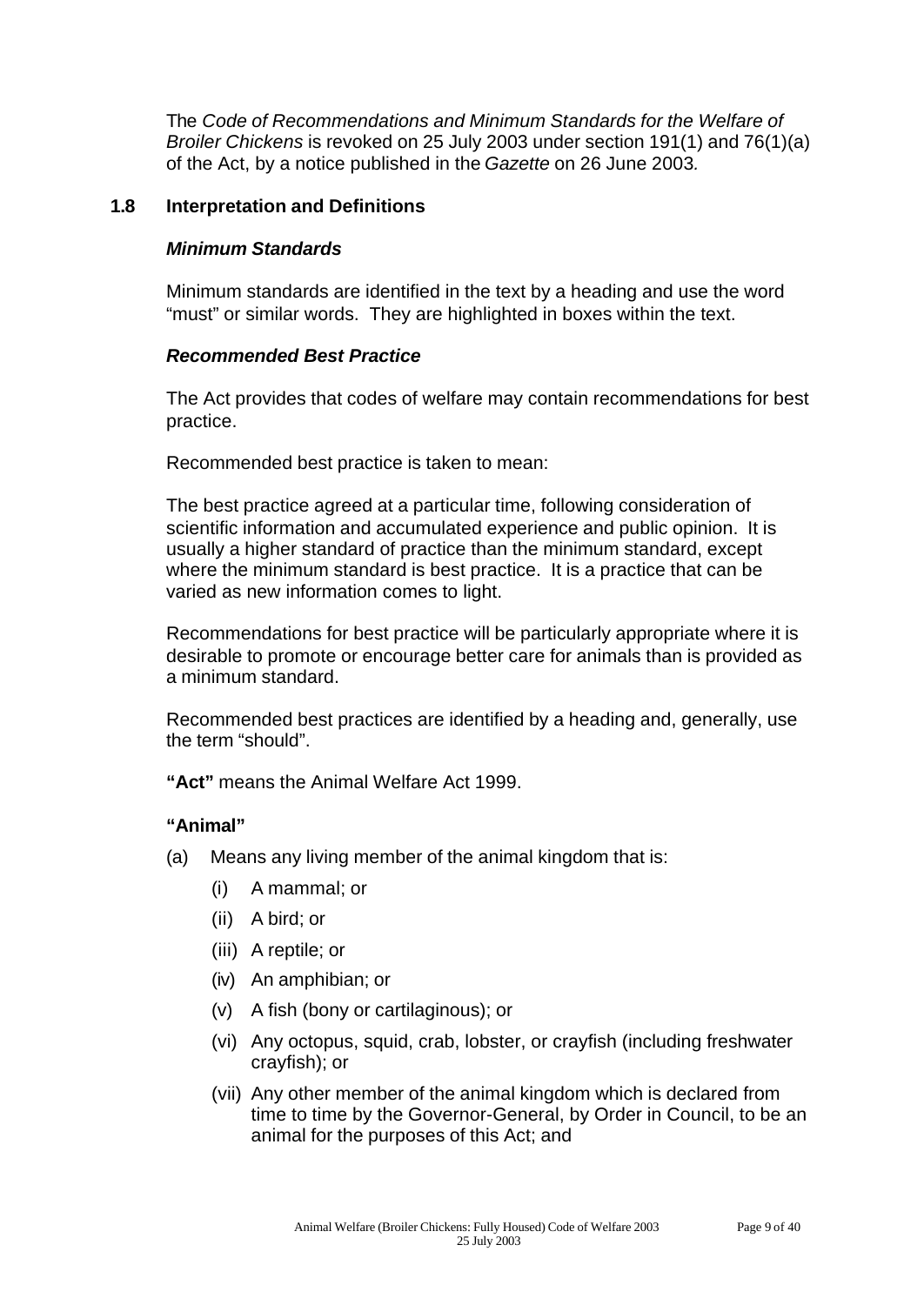- (b) Includes any mammalian foetus, or any avian or reptilian pre-hatched young, that is in the last half of its period of gestation or development; and
- (c) Includes any marsupial pouch young; but
- (d) Does not include:
	- (i) A human being; or
	- (ii) Except as provided in paragraph (b) or paragraph (c) of this definition, any animal in the pre-natal, pre-hatched, larval, or other such developmental stage.

Broiler chickens, being birds, are animals for the purposes of the Act.

#### **Food and Feed**

The words "food" and "feed" are used interchangeably.

#### **1.9 Glossary**

| <b>Advisory livestock personnel</b> | experienced or trained personnel such as<br>broiler advisors, technical advisors, and<br>hatchery managers in commercial<br>companies and also includes independent<br>avian specialists, and advisory personnel<br>from hatcheries and poultry breeding<br>companies |
|-------------------------------------|-----------------------------------------------------------------------------------------------------------------------------------------------------------------------------------------------------------------------------------------------------------------------|
| <b>Biosecurity</b>                  | protection from the introduction of potential<br>disease organisms                                                                                                                                                                                                    |
| <b>Bleeding cone</b>                | stainless steel cone used to contain<br>individual broiler chickens for slaughter and<br>bleeding                                                                                                                                                                     |
| <b>Broiler chicken</b>              | a male or female chicken kept primarily for<br>meat production                                                                                                                                                                                                        |
| <b>Brooding</b>                     | day-old to seven days of age                                                                                                                                                                                                                                          |
| Caking                              | undesirable compaction of surface of litter<br>possibly due to excess moisture                                                                                                                                                                                        |
| <b>Chicken</b>                      | broiler chicken                                                                                                                                                                                                                                                       |
| <b>Chicks</b>                       | newly hatched broiler chickens                                                                                                                                                                                                                                        |
| Cull                                | chicken humanely killed for health or<br>welfare reasons                                                                                                                                                                                                              |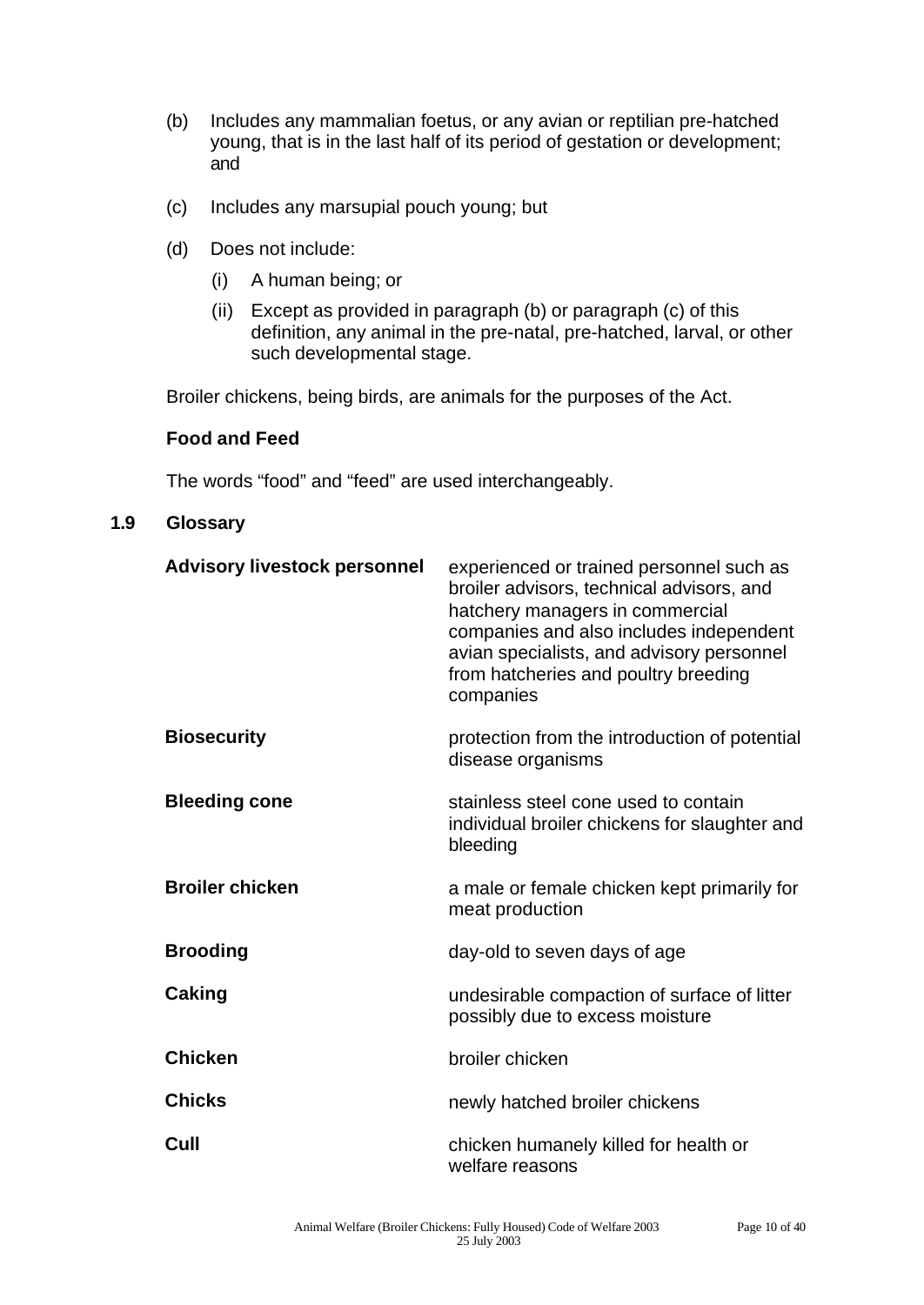| Euthanase/euthanasia               | an easy or painless death                                                                                                                                                   |  |
|------------------------------------|-----------------------------------------------------------------------------------------------------------------------------------------------------------------------------|--|
| <b>Fully-housed</b>                | enclosed housing (in sheds or barns) where<br>the environment is controlled and the broiler<br>chickens are reliant on human management<br>for all their daily requirements |  |
| <b>Grow-out</b>                    | day-old chick to harvest/catching                                                                                                                                           |  |
| Load-out                           | catching and loading for transport at harvest                                                                                                                               |  |
| Lux                                | an international measure of light intensity<br>(not to be confused with watts)                                                                                              |  |
| <b>Instantaneous fragmentation</b> | mechanical method of humane destruction<br>of eggs/day-old chicks (may also be known<br>as maceration)                                                                      |  |
| <b>Placement</b>                   | placing of day-old chicks in broiler shed                                                                                                                                   |  |
| <b>Runt</b>                        | a stunted chicken                                                                                                                                                           |  |
| <b>Thinning</b>                    | partial harvest of a population in a broiler<br>shed                                                                                                                        |  |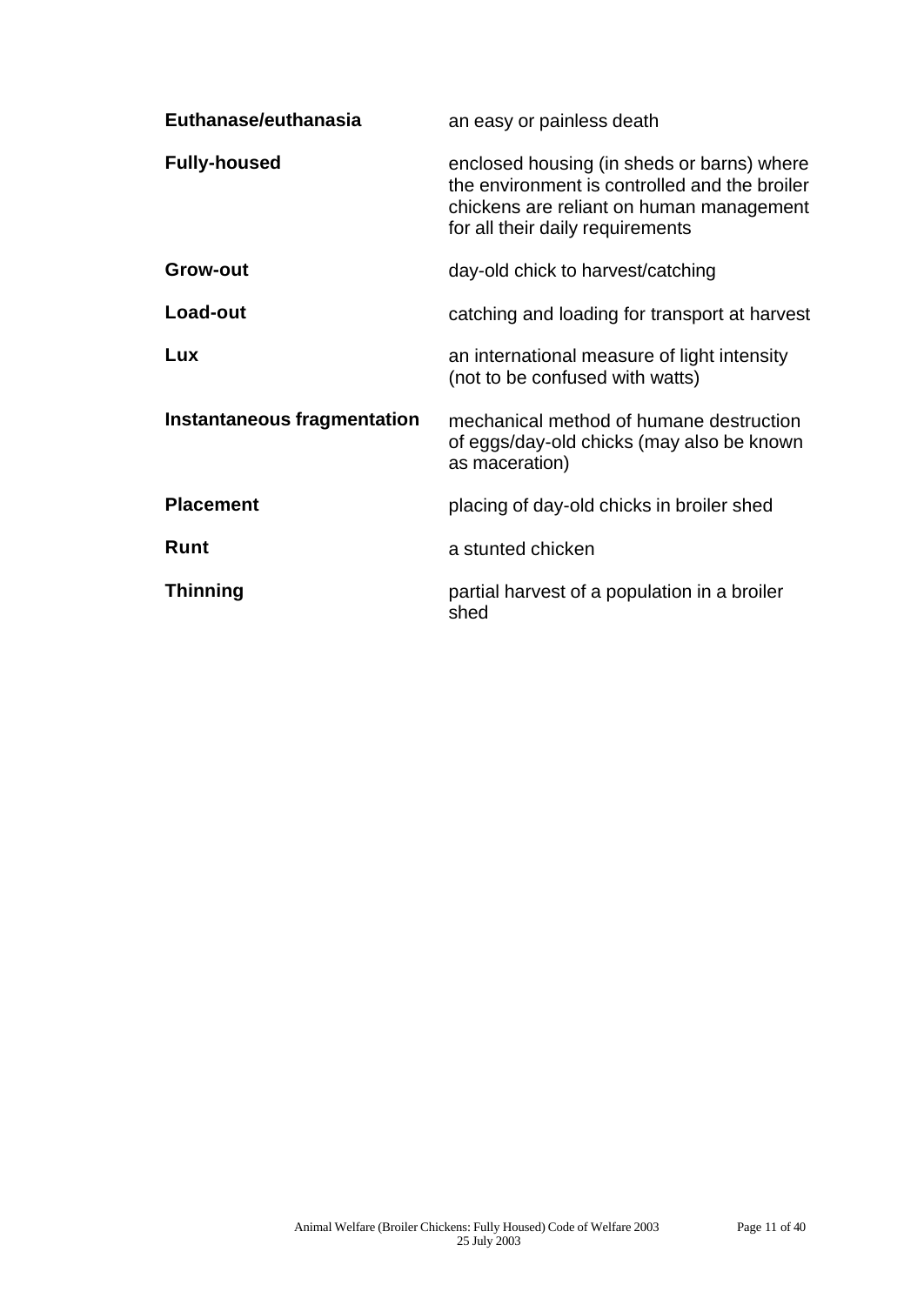# **2. Obligations of Owners and Persons in Charge of Animals**

The owner or person in charge of the broiler chickens has overall responsibility for the welfare of the animals held in his or her care. The legal obligations set out below are not an exhaustive list of the obligations in the Act.

- (1) The owner or person in charge of broiler chickens must:
	- (a) ensure that the physical, health, and behavioural needs of the broiler chickens are met in a manner that is in accordance with both good practice and scientific knowledge
	- (b) ensure that a broiler chicken that is ill or injured receives treatment that will alleviate any unreasonable or unnecessary pain or distress being suffered by the broiler chicken or that it is killed humanely.
- (2) The owner or person in charge of a broiler chicken must not without reasonable excuse:
	- (a) keep a broiler chicken alive when it is in such a condition that it is suffering unreasonable or unnecessary pain or distress
	- (b) sell, attempt to sell, or offer for sale, otherwise than for the express purpose of it being killed, a broiler chicken, when it is suffering unreasonable or unnecessary pain or distress
	- (c) desert a broiler chicken in circumstances in which no provision is made to meet its physical, health and behavioural needs.
- (3) No person may:
	- (a) ill-treat a broiler chicken
	- (b) release a broiler chicken that has been kept in captivity, in circumstances which the broiler chicken is likely to suffer unreasonable or unnecessary pain or distress
	- (c) perform any significant surgical procedure on a broiler chicken unless that person is a veterinarian
	- (d) perform on a broiler chicken a surgical procedure that is not significant in such a manner that the broiler chicken suffers unreasonable or unnecessary pain or distress.

Defences are set out in Appendix I. The Act contains specific procedural requirements before these defences can be relied on, and these requirements are described in Appendix I.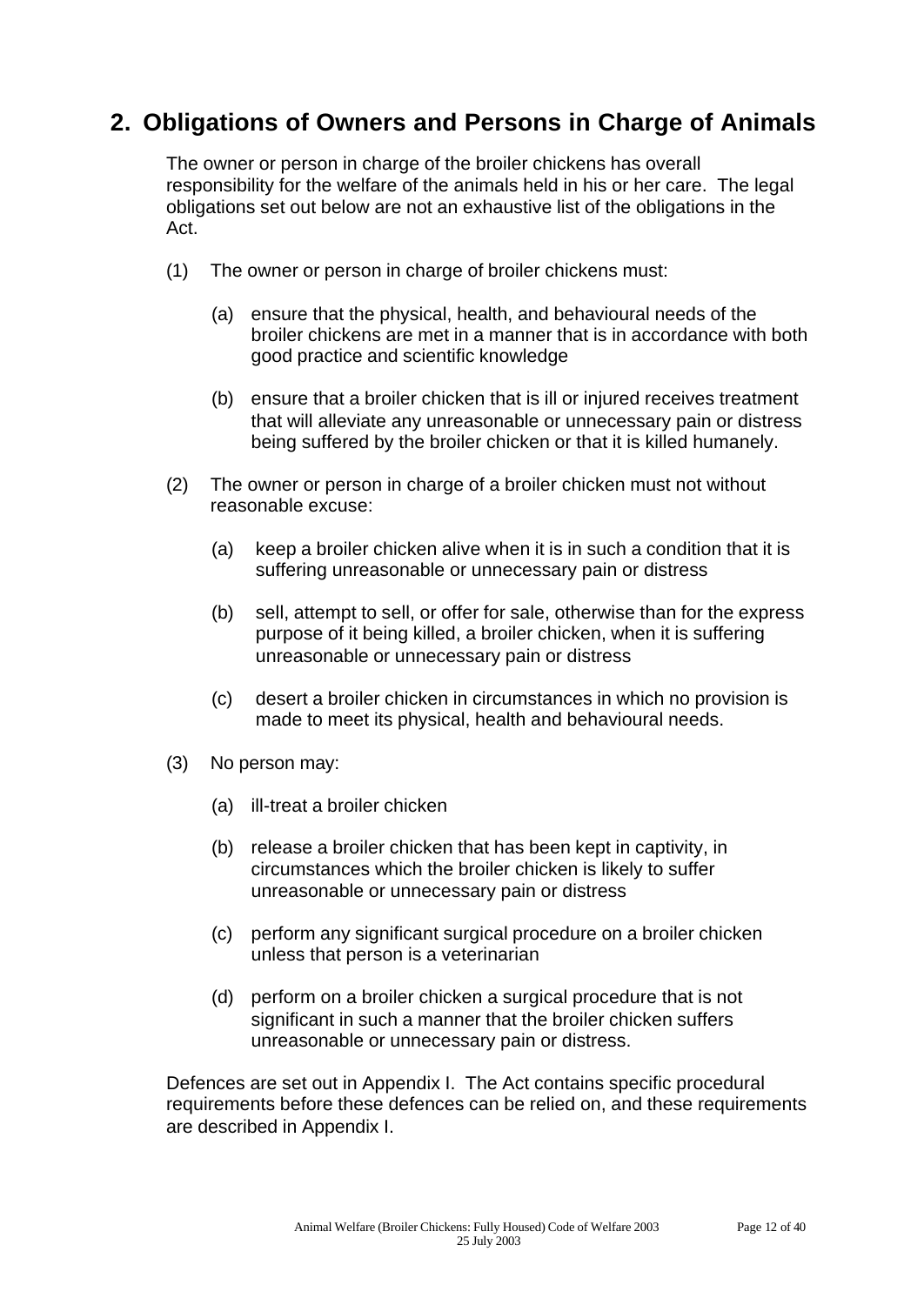# **3. Management of Broiler Chickens**

#### **3.1 Hatchery Management**

#### *Introduction*

The key issues in hatchery management which affect the welfare of newly hatched chicks include cleaning and hygiene procedures, promptness of removing chicks after hatching, grading of day-old chicks, destruction of cull chicks and unhatched eggs, and holding room conditions.

The methods used for handling the chicks must be humane. Hatching trays with live chicks should be moved smoothly and levelly and precautions taken to prevent chicks falling onto the floor. When chicks are being sexed or handled individually their bodies should be supported, as distinct from lifting the chicks by the head.

Instantaneous fragmentation units should be routinely maintained and serviced for adequate and efficient functioning. Care should be taken not to overload the gassing chambers. In the case of equipment failure emergency euthanasia of individual chicks can be performed by neck dislocation.

### **Minimum Standard No. 1 – Hatchery Management**

- **(a) Holding room conditions for newly hatched chicks must provide for control of temperature and airflow so as to protect the welfare of the chicks.**
- **(b) All hatcheries must have a documented cleaning, sanitising and hygiene programme.**
- **(c) Euthanasia protocols must be documented.**
- **(d) All staff carrying out euthanasia must be trained in the proper use of the relevant protocols.**
- **(e) All unhatched eggs at the time of day-old chick removal must be destroyed by instantaneous fragmentation.**
- **(f) Cull or surplus chicks must be euthanased by instantaneous fragmentation or gassing with gases such as CO2 or a mixture of 70% CO2 and 30% argon, to achieve a rapid and irreversible unconsciousness.**
- **(g) With gas euthanasia methods, smothering before the loss of consciousness must not be allowed to occur.**
- **(h) If CO2 is used it must be delivered as a gas rather than a liquid into the chamber that is used for euthanasing the chicks.**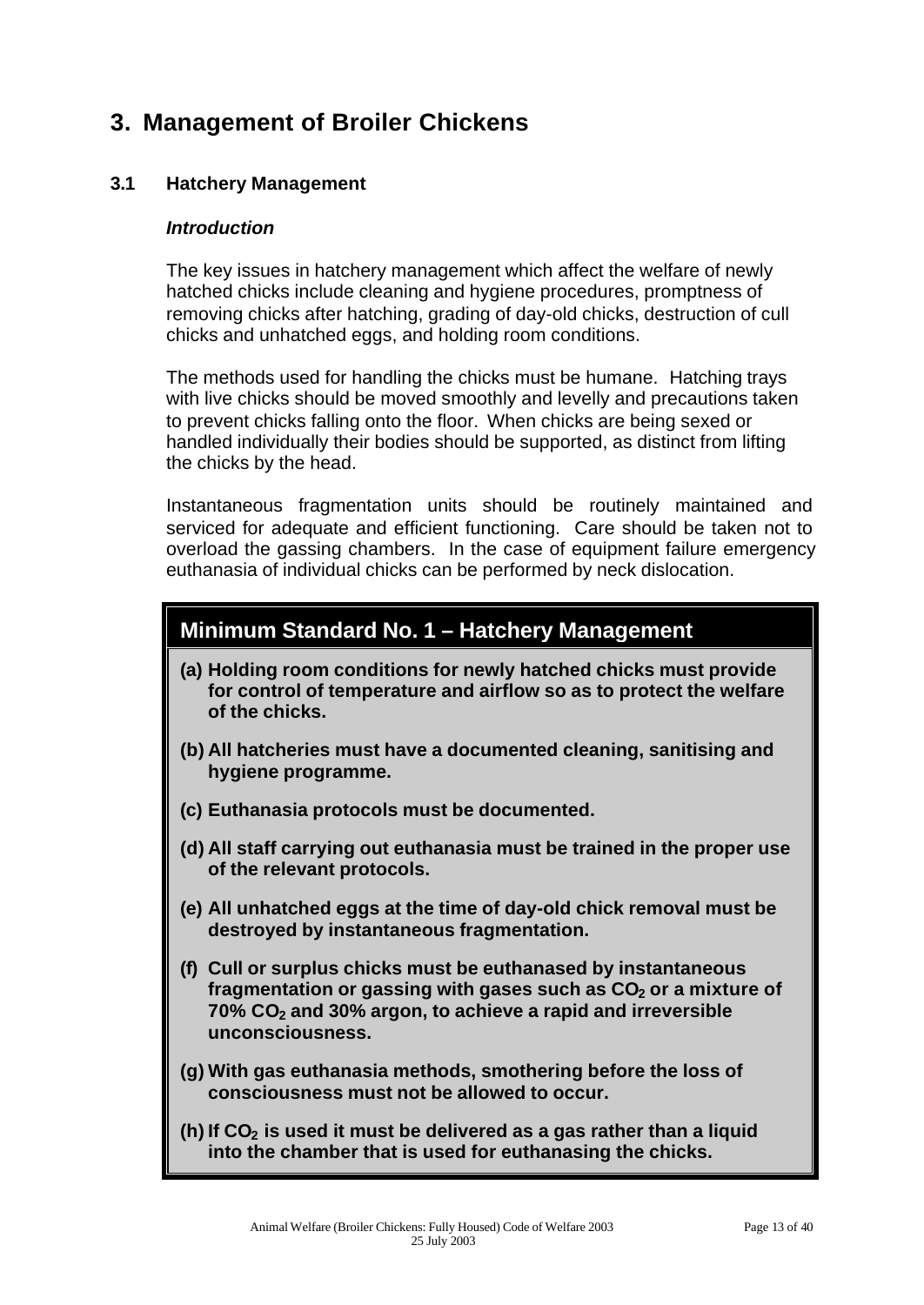#### *Minimum Standard No. 1 Continued:*

- **(i) If a gas system is used for euthanasing the chicks, the chicks must not be removed from the gas unit until they are either dead or irreversibly unconscious.**
- **(j) Instantaneous fragmentation equipment must be designed, operated and maintained to ensure instantaneous destruction of eggs or chicks.**
- **(k) Instantaneous fragmentation units and gas chambers must not be overloaded so as to avoid incomplete fragmentation.**
- **(l) All equipment used for euthanasia must be monitored when it is being used to euthanase the chicks and any problems rectified immediately**.

#### *Recommended Best Practice*

The time interval from when the first chick hatches to removal of chicks from the hatcher, should be managed to ensure that the period between hatching and the first drink or feed is as short as possible.

Where chicks are moved on conveyor belts, the maximum height between consecutive conveyor belts should not exceed 40 cm.

#### **3.2 Broiler Chicken Rearing and Growing**

#### **3.2.1 Food and Water**

#### *Introduction*

Animals should receive a daily diet in adequate quantities and containing adequate nutrients to meet their requirements for good health and welfare.

When considering the amount of food and nutrients animals require, a number of factors need to be taken into account:

- physiological state
- extensive or intensive management systems
- nutritional composition of feed
- age
- sex
- size
- state of health
- quality of diet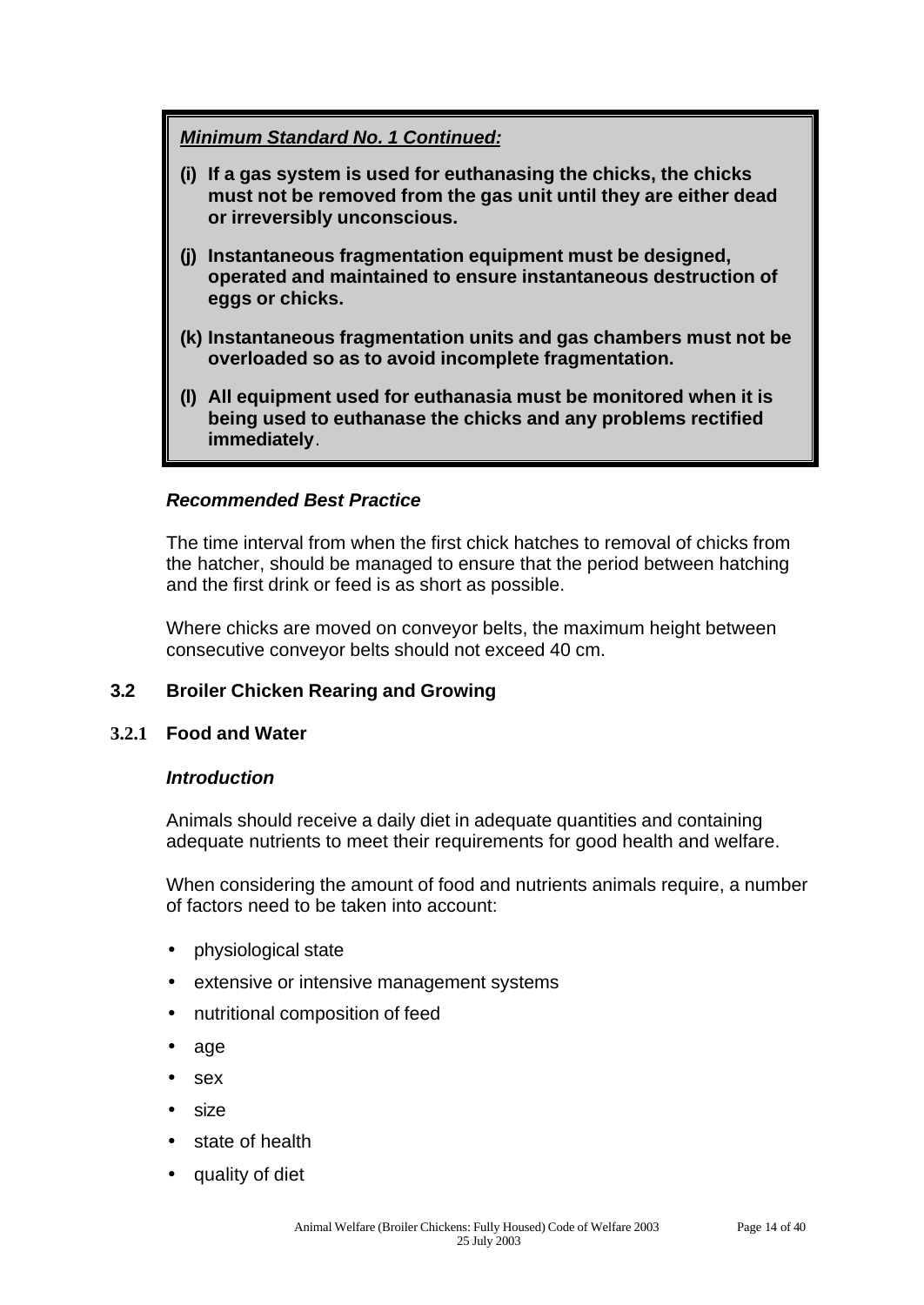- growth rate
- previous feeding levels
- feeding frequency
- terrain (in extensive systems)
- genetic effects of strain or breed
- level of activity and exercise
- maximum periods of food deprivation (e.g. during transportation)
- introduction of new feeds
- climatic factors e.g. inclement weather, droughts (in extensive systems).

Due to the above factors and the considerable variation that occurs between individual animals, food and nutrient requirements vary from one individual to another. Therefore it is not appropriate to specify a complete range of the quantities of food and nutrients required as minimum standards.

Food and water supplied to the broiler chickens are important components of maintaining good standards of broiler chicken welfare. Nutrient composition, frequency and quantity of feed, contaminants within the feed and water, and access to the feeders and drinkers are all-important parameters. Requirements for the quality and composition for the feed supplied to the broiler chickens are mandated under the Agricultural Compounds and Veterinary Medicines Act 1997 through the MAF Director-General's approved New Zealand Code of Good Manufacturing Practice for Compound Feeds, Premixes and Dietary Supplements.

All water should be tested for mineral content and microbiological contamination and advice should be obtained on suitability for poultry as the composition of water from bores, dams or water holes may change with changes in flow and rainfall or evaporation. Where necessary the water may require more frequent monitoring for suitability for use.

Monitoring of food and water consumption will provide an early warning of sudden changes in the performance, health and condition of the broiler chickens.

The adequacy of the ration to meet the requirements of the flock can be assessed by monitoring the body weight of the broiler chickens and measuring against a recognised body weight standard for a particular breed, sex and production system.

Advice on body weight standards for the production systems can be obtained from the relevant breeding companies in New Zealand.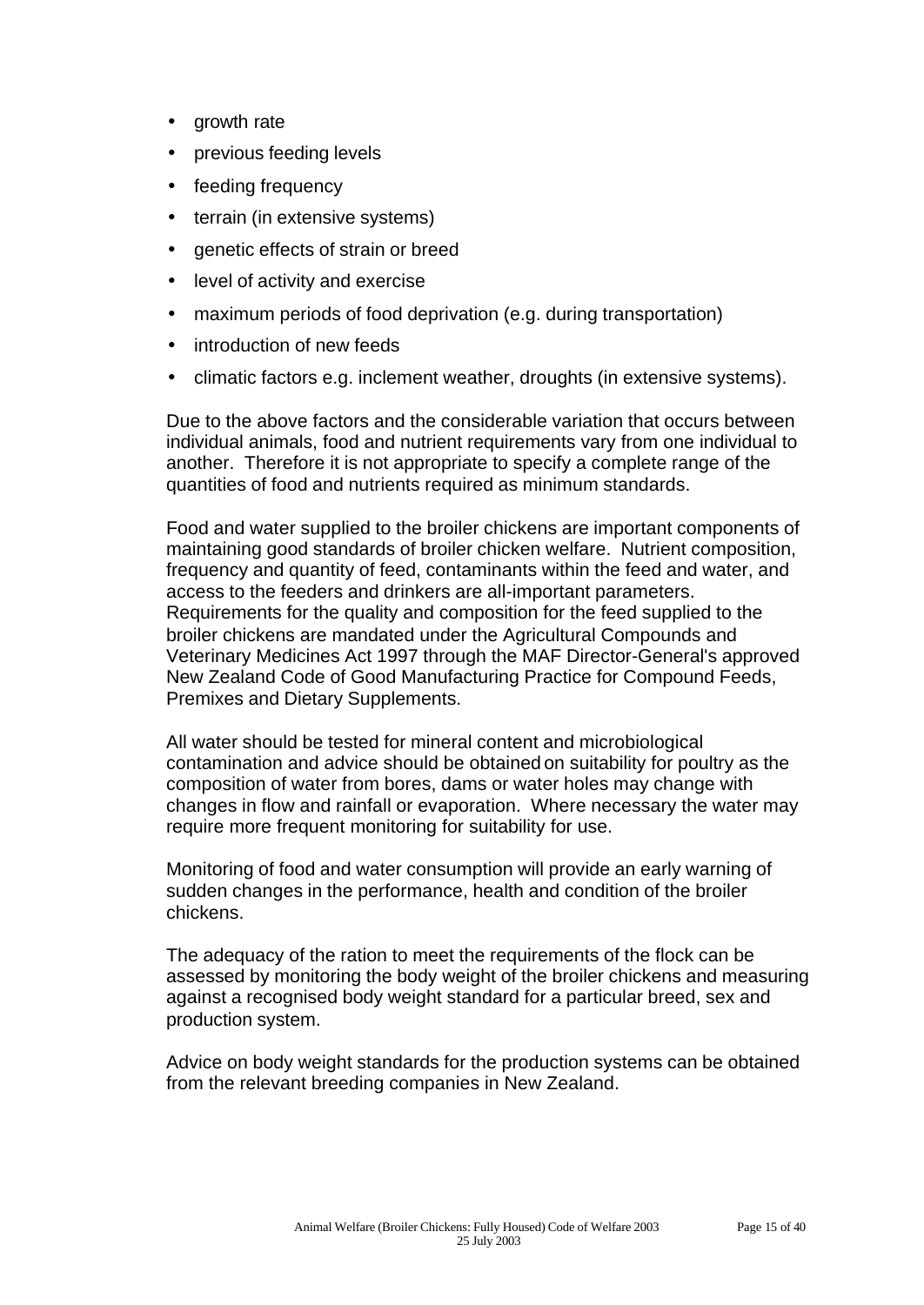

#### **3.3 Housing and Other Facilities**

#### **3.3.1 Housing**

#### *Introduction*

Provision of appropriate housing and other facilities is essential to the health and welfare of broiler chickens.

Advice from qualified persons on welfare aspects should be sought when new buildings are planned, existing buildings modified or equipment purchased.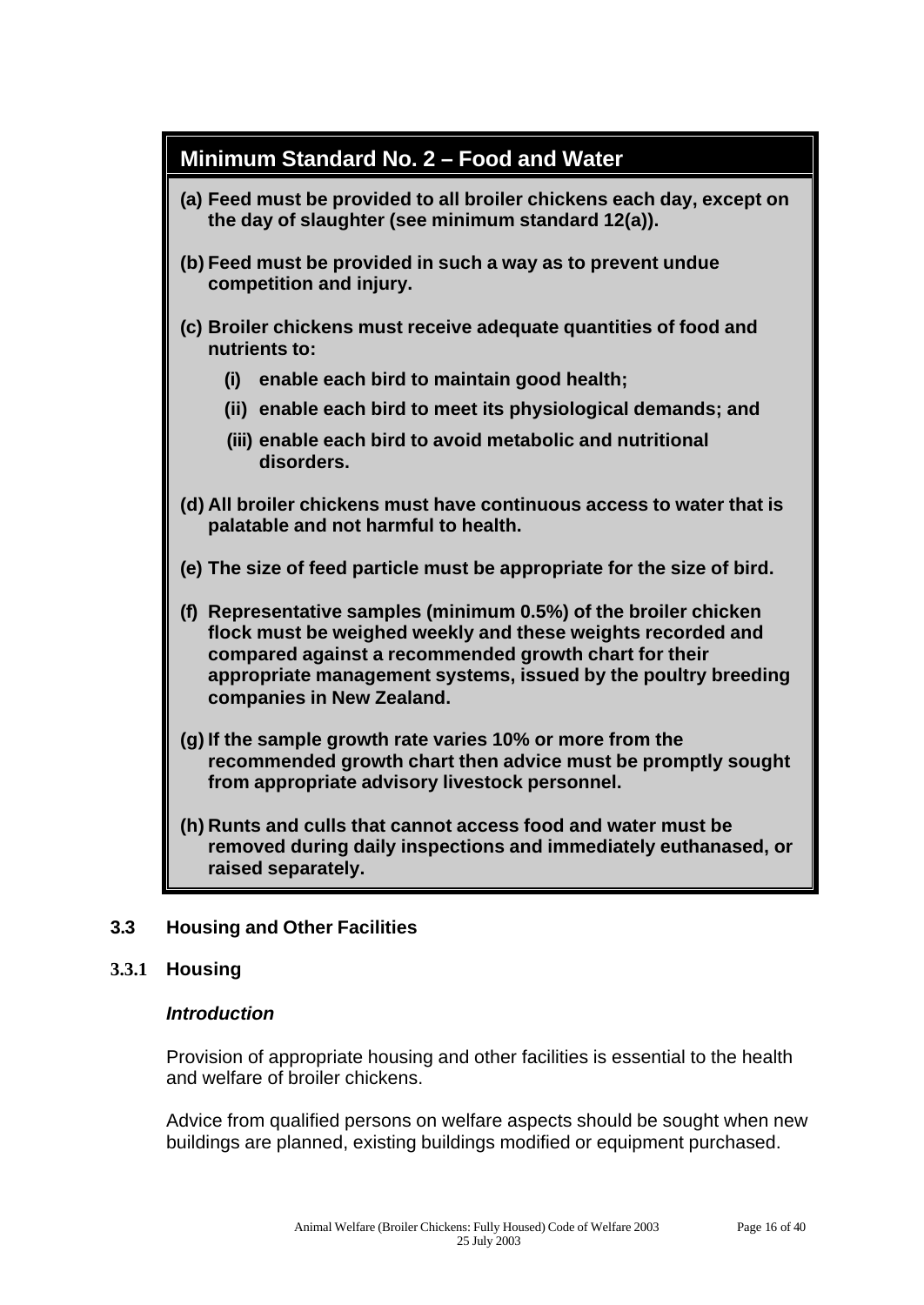Any new systems that may be developed through new knowledge and changes in technology should be examined and considered for incorporation into any future amendments of this code.

Broiler shed designs should take the following two features into account. First, there should be adequate protection to prevent chicks from inadvertently moving to a non-heated region in the broiler shed during the brooding phase. Second, there should be adequate control of movement of broiler chickens with the use of appropriate barriers, if necessary, to prevent overcrowding and smothering.

### **Minimum Standard No. 3 – Housing and Other Facilities**

**(a) All reasonable precautions must be taken to secure the site and buildings at all times against unauthorised entry in order to protect the health and welfare of broiler chickens and to comply with biosecurity requirements.**

**(b) Housing systems:**

- **(i) must take into account insulation, ventilation, heating, lighting, sanitation and hygiene requirements, and must allow for easy inspection; and**
- **(ii) must be vermin (e.g. feral birds, mustelids, rodents) proof; and**
- **(iii) must have sufficient height, width and space and entrance size to ensure the humane placement of day-old chicks and to allow for catching methods that minimise stress to the broiler chickens.**
- **(c) All surfaces in broiler sheds and enclosures must be designed, constructed and maintained to minimise the risk of injury and disease to broiler chickens.**
- **(d) All broiler sheds must be sited to facilitate drainage of storm water away from the sheds, to minimise risks of natural and environmental hazards such as extreme winds and allow for appropriate management of dust.**
- **(e) Broiler sheds must have automatic alarm systems:**
	- **(i) to warn of power failure (including phase failure) and temperature variance; and**
	- **(ii) that will operate through alternative power sources (e.g. batteries).**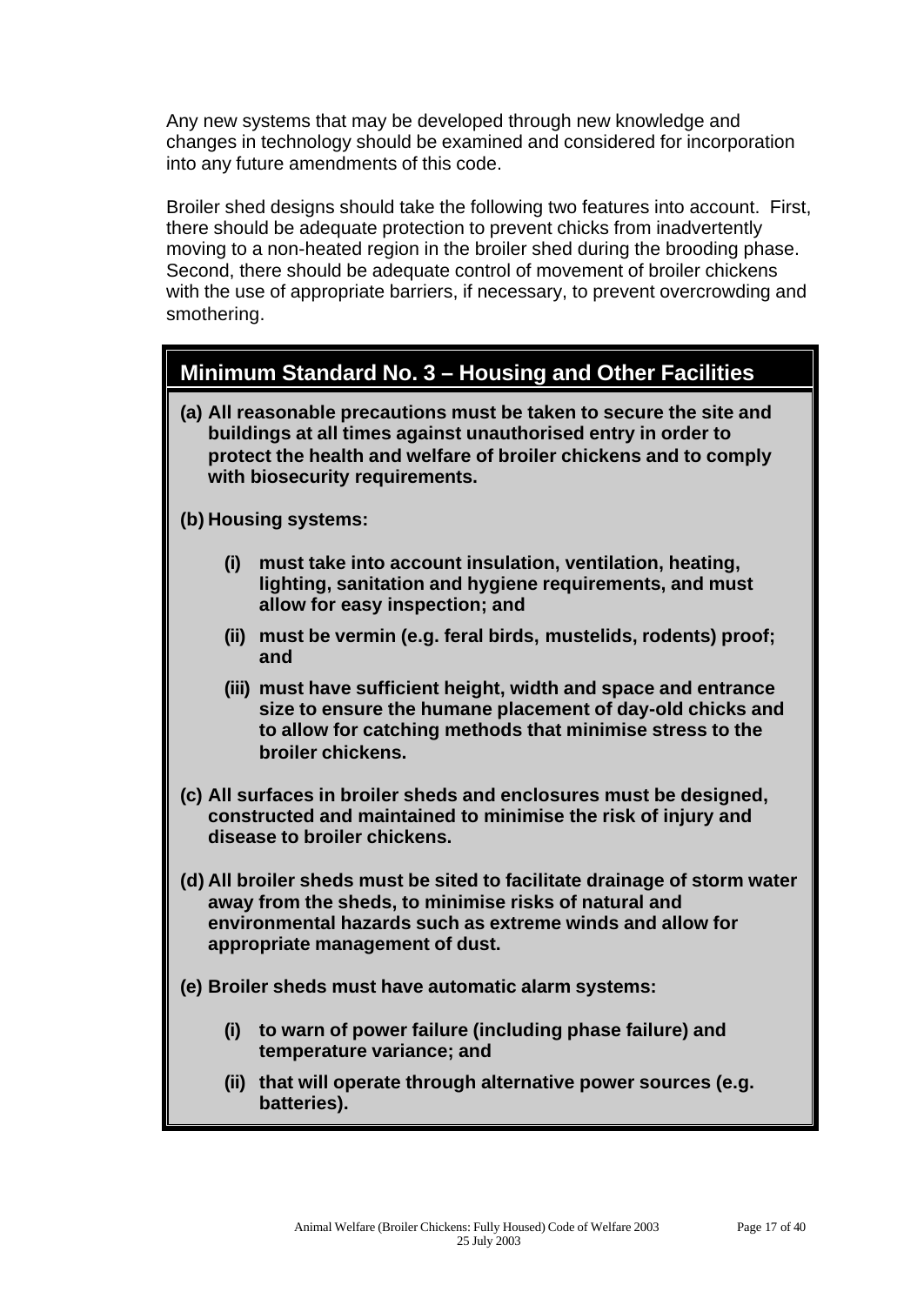#### *Minimum Standard No.3 Continued:*

- **(f) Broiler sheds must have alternative power systems available sufficient to maintain ventilation and lighting in the event of a failure in the primary power supply.**
- **(g) All housing systems must contain suitable fire fighting equipment and have a documented emergency plan to be followed in the case of fire.**

Information on suitable fire fighting equipment can be obtained from:

Standards New Zealand Private Bag 2439 Wellington.

#### *Recommended Best Practice*

It is recommended that a service annex be provided to minimise sudden disturbance to the broiler chickens and avoid sudden changes in light, temperature and humidity.

#### **3.3.2 Equipment**

#### *Introduction*

Equipment used for rearing broiler chickens can have an adverse welfare effect if used, maintained or designed inadequately.

All equipment used for raising broiler chickens should be sited and operated efficiently and reliably to provide for their main purpose whilst avoiding injury to broiler chickens.

When purchasing new equipment the animal welfare aspects of the equipment need to be taken into consideration.

# **Minimum Standard No. 4 – Equipment**

- **(a) Broiler sheds must have backup systems and alarms in case of equipment failure and these must be checked and tested at least once in each grow-out cycle.**
- **(b) All equipment used for rearing broiler chickens (feeders, drinkers, air vents, fans, heaters) must be inspected a minimum of four times daily for correct operational functions and if required appropriate remedial action undertaken immediately.**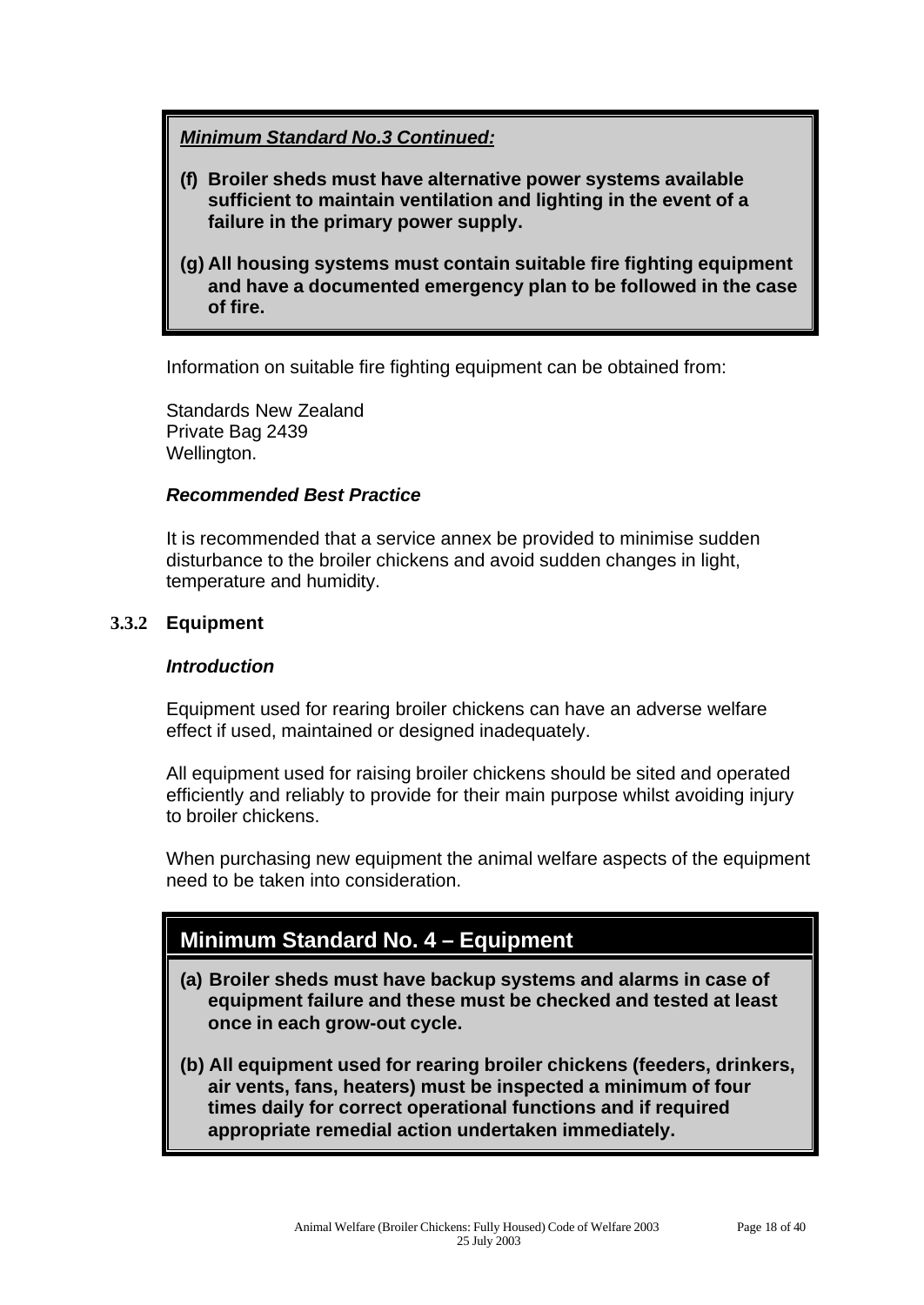#### **3.4 Husbandry Practices**

These practices include all aspects of care, handling and livestock management, from the time day-old chicks are received until they are caught and processed.

#### **3.4.1 Stocking Densities**

#### *Introduction*

In selecting densities animal welfare obligations must be viewed in a holistic way. Animal welfare as it relates to stocking density should take into consideration disease status and control measures, management skills and attitude, nutrition, housing, facilities and environment.

Appropriate stocking densities are one of the key factors in determining the provision of adequate animal welfare. Stocking densities are defined in this code as the maximum live weight per unit area. With broiler chicken production, stocking density will change daily as the broiler chickens grow and there is no one static density level.

It is recommended that at individual farms the stocking density is reviewed regularly and if necessary adjusted to maintain adequate welfare of the broiler chickens. The appropriate stocking density should take into account such conditions as dirtiness of the broiler chickens, hockburn and scabby hips. Before a broiler shed is stocked with day-old chicks, the risk of those conditions occurring must be assessed from previous experience at the farm or of the flock manager. If stocking density within the current flock is leading to welfare problems this can be managed by thinning or depopulating the whole flock.

In addition to those problems itemised above, there are other production and welfare problems that can be exacerbated by high stocking densities. These include mortality and culls, leg disorders, suppressed individual broiler chicken growth rate, breast blisters and poor quality litter. Further problems include excessive ammonia release into the atmosphere and obvious difficulty for broiler chickens manoeuvring about the broiler shed and expressing normal patterns of behaviour without excessive disturbance.

Where several of these problems occur together it is likely that the stocking density is too high for either the genotype of the broiler chicken or the standard of bird management, and so the stocking density should be reduced if possible in the current flock and in subsequent flocks. Setting limits on the stocking density may also protect the broiler chickens from potential risk of psychological problems that result from overcrowding. However it is acknowledged that there is a poor understanding of the nature of those problems and of the maximum stocking densities that would protect against them. Nevertheless it is helpful to set stocking rate limits based on the maximum density, and apply those limits to control the risks outlined above.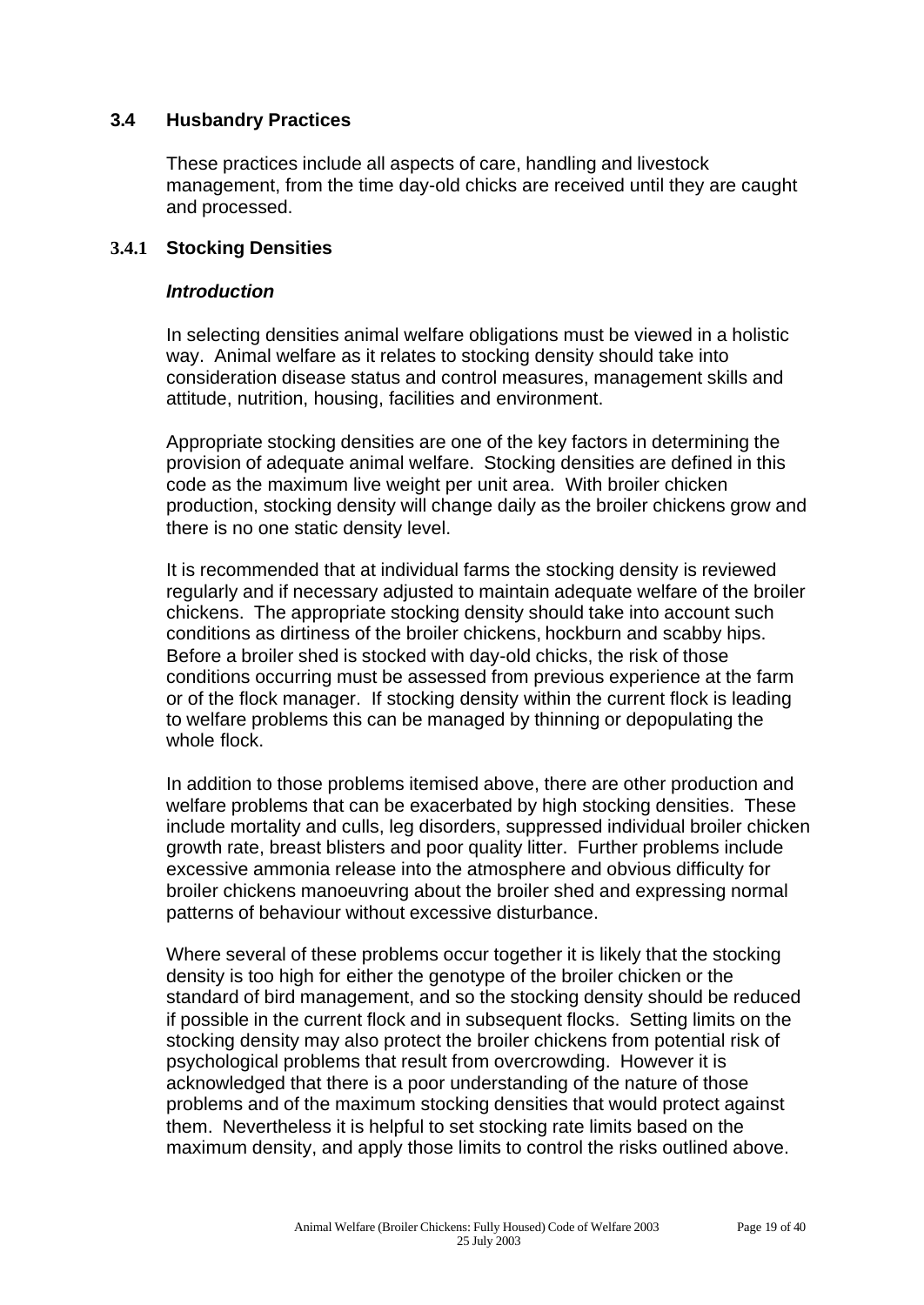The maximum stocking density that is achieved in a flock can occur either at the time of the first harvest or at the time the broiler shed is depopulated. Due to the continuous and rapid growth rate of the broiler chickens, the maximum density occurs for a short period of time only in one 24-hour period. This is illustrated in the following graphs A and B.

Graph A represents average data for male flocks from over 100 individual flock results for a major New Zealand processing plant over the first six months of 2001. The first two maximum stocking density points on the graph are where 'cuts' of broilers are taken from the flock for processing and the final point is where the remainder of the flock is harvested for processing.



*Graph A*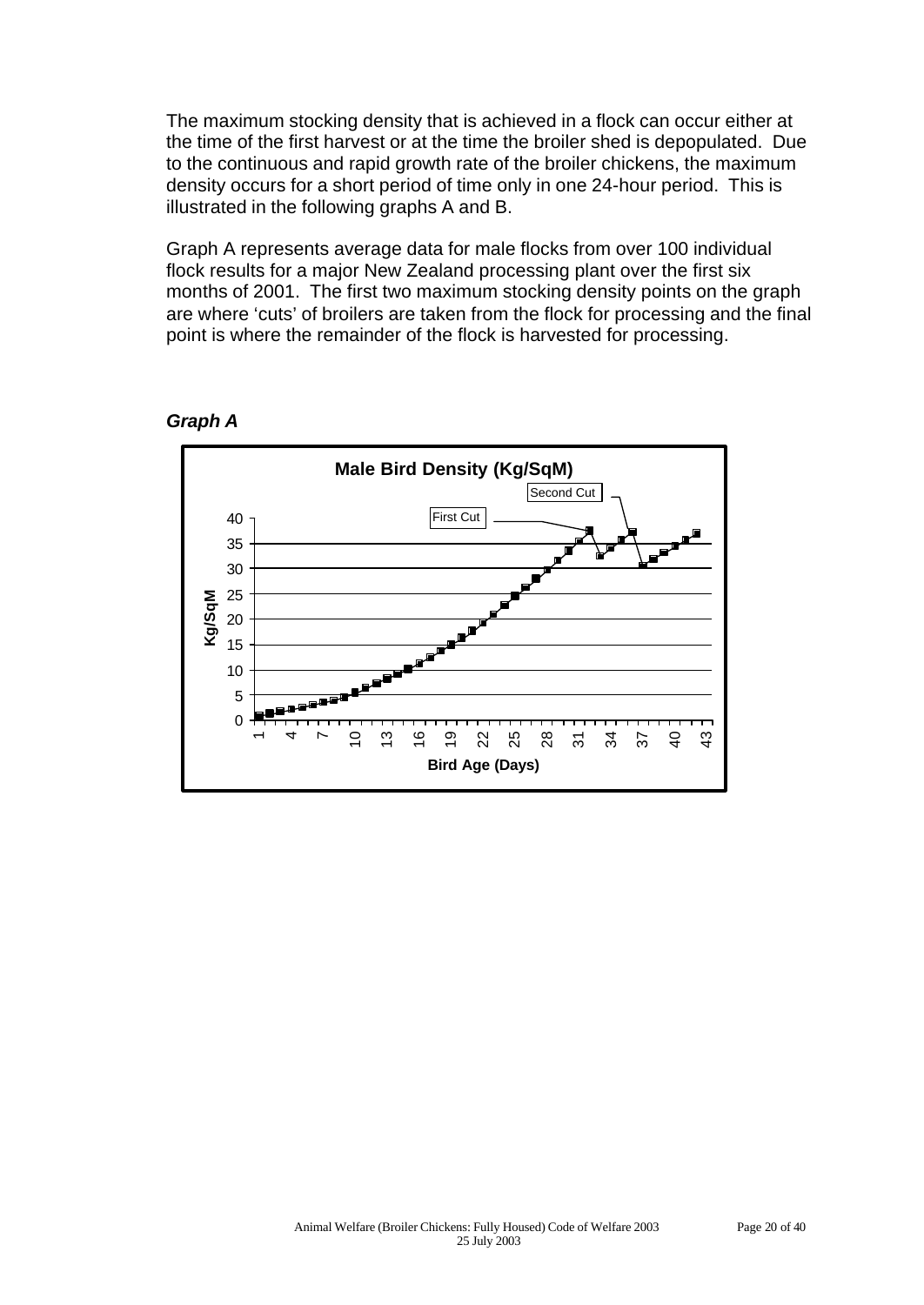Graph B represents average data for female flocks from over 100 individual flock results for a major New Zealand processing plant over the first six months of 2001. The maximum stock density point on the graph is where the first 'cut' of broilers is taken from a flock for processing.





# **Minimum Standard No. 5 – Stocking Densities**

- **(a) Placements of broiler chicks in individual broiler sheds must be scheduled so that the planned maximum stocking density does not exceed 38 kg of live weight of broiler chickens per m².**
- **(b) If unforeseen situations (such as processing plant breakdowns and industrial disruptions) occur which result in the maximum stocking density being temporarily exceeded, the stocking rate during the grow-out period must not exceed 40 kg of live weight of broiler chickens per m².**
- **(c) In the event of a natural disaster and the stocking density goes over 40 kg of live weight of broiler chickens per m², the welfare of the broiler chickens must be monitored continuously and steps taken to reduce stocking density below 40 kg per m² as soon as possible in order to protect animal welfare.**
- **(d) Specifications that relate to stocking densities of broiler sheds must be available for auditing purposes. Such records must be kept for a minimum of two years.**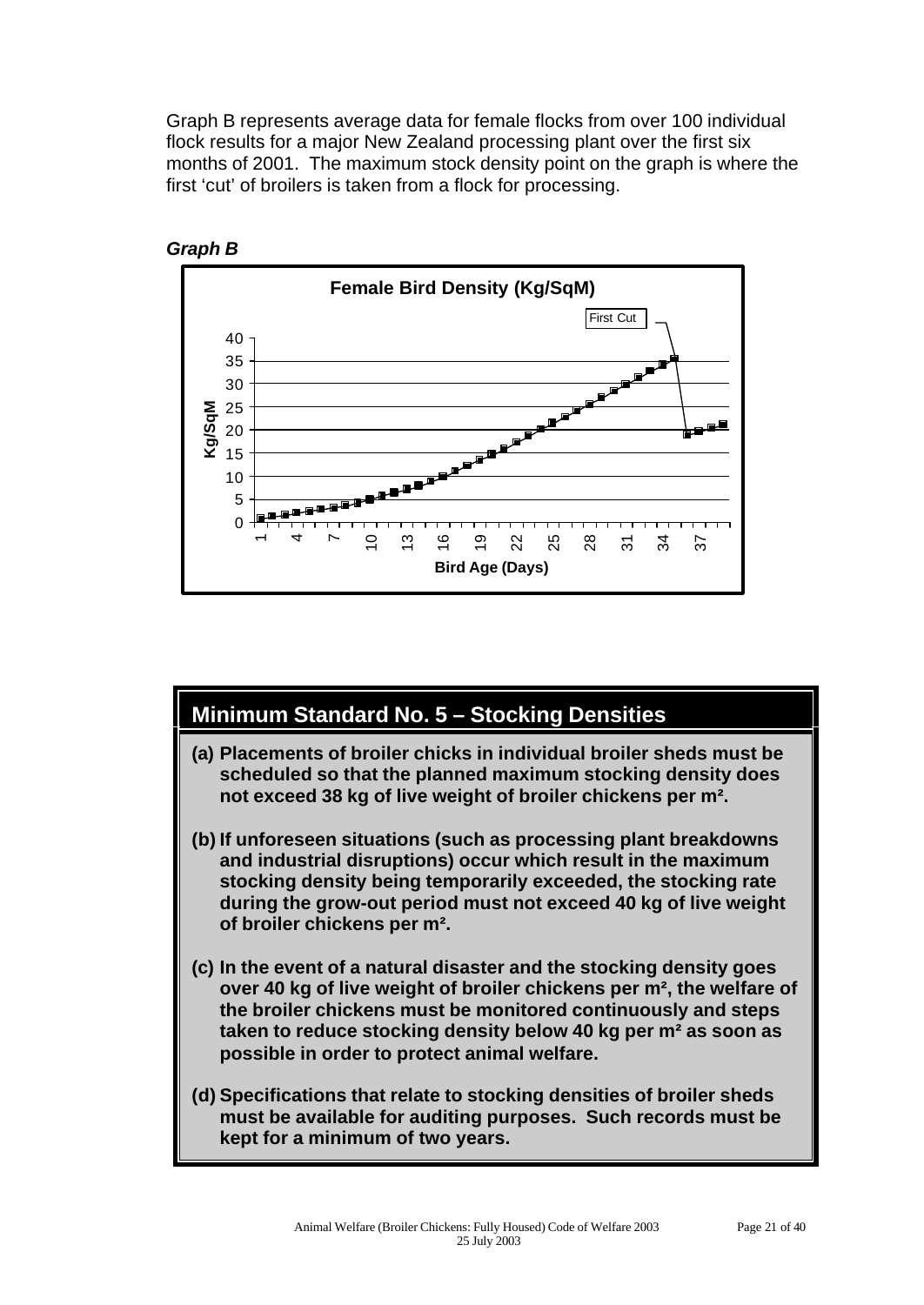#### *Recommended Best Practice<sup>y</sup>*

l

It is recommended that at individual farms the stocking density is reviewed regularly and if necessary adjusted to maintain adequate welfare of the broiler chickens. The appropriate stocking density should take into account such conditions as dirtiness of the broiler chickens, hockburn and scabby hips.

When problems including those outlined above occur consistently, substantial reductions (e.g. 20-30%) in stocking density should occur in the following placement.

<sup>1</sup>Ψ There are no published studies of the incidence of welfare problems in the New Zealand broiler industry. Further, there is no published information for New Zealand production on broiler behaviour, on the status of the key environmental parameters (such as air and litter quality and temperature/humidity) which influence broiler welfare, or on the relationship of such measures to changes in stocking density. NAWAC recognises the research and development, and the commercial trials, that are being conducted internationally with respect to stocking densities, and that they may have relevance to the New Zealand broiler industry. However, before any changes can be introduced, there needs to be independently driven research and development carried out in New Zealand conditions.

Accordingly, NAWAC strongly recommends that such research and development be initiated and completed five years of the issue of this code. NAWAC will review the maximum stocking density noted in this minimum standard and any other related issues, no later than five years from the issue of this code.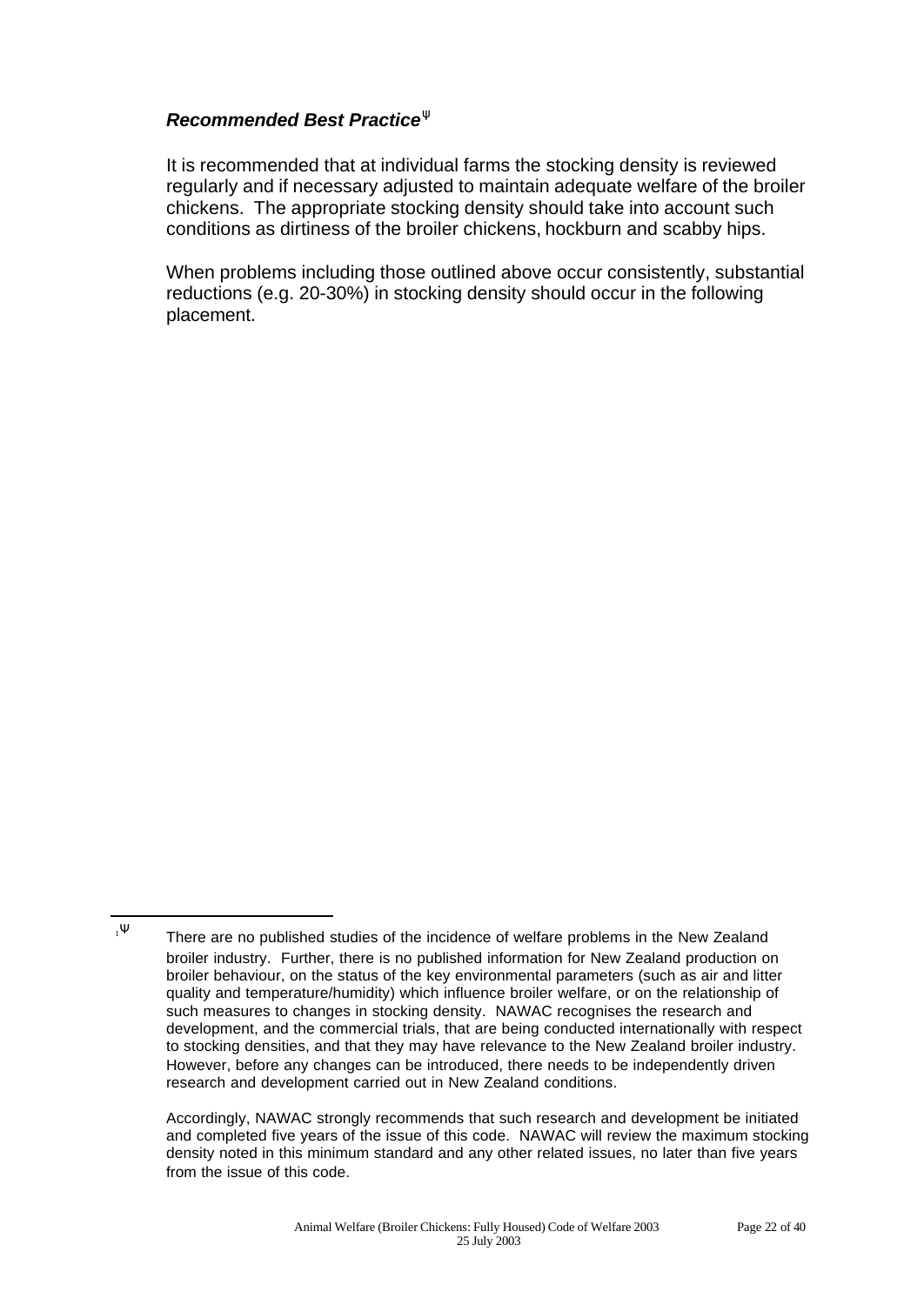#### **3.4.2 Lighting**

#### *Introduction*

All buildings shall have light levels sufficient to allow broiler chickens to see one another, to investigate their surroundings visually and to be seen clearly.

Broiler chicks require sufficient light intensity to allow them to find food and water.

During the growing period following brooding when lights are on, lighting may be reduced to around 10 lux (measured at broiler chicken head height). Lighting needs to be increased to a minimum of 20 lux during inspection to stimulate an appropriate level of activity and thereby more easily revealing any welfare problems. This will also provide sufficient lighting for the inspection of the broiler chickens and equipment. Natural and artificial lighting should be evenly distributed so as to avoid overcrowding.

Intermittent or modified lighting patterns can be utilised to benefit broiler chicken welfare, particularly in cases where a leg disorder or sudden death syndrome (flip-over) problem develops.

After placement the lights are generally left on for up to 23 hours each day. This ensures that the chicks can become familiar with their surroundings and enables them to locate the feeders and waterers. After the first four days various lighting patterns are introduced depending on the facility. Lighting programmes may vary from a programme which mimics a diurnal light pattern e.g. 16 hours light and eight hours dark, through to light programmes that are intermittent and supply alternate periods of light and dark throughout the day e.g. three hours light followed by three hours dark. Lighting programmes that provide regular periods of darkness can be used to encourage bird activity and can have a beneficial effect on leg health. Lighting patterns may also vary throughout the grow-out period, depending on the facility.

### **Minimum Standard No. 6 – Lighting**

- **(a) After placement, there must be a maximum training period of no more than four days of one hour continuous darkness per day, to train the broiler chickens to blackout conditions to prevent panic should lighting fail.**
- **(b) After the training period in 6(a), intermittent light patterns must be introduced which provide a total minimum daily blackout period of four hours per day.**
- **(c) In the last two to three days before the broiler chickens are harvested for processing the lighting programme may be reverted to a programme providing a minimum period of one hour continuous darkness per day.**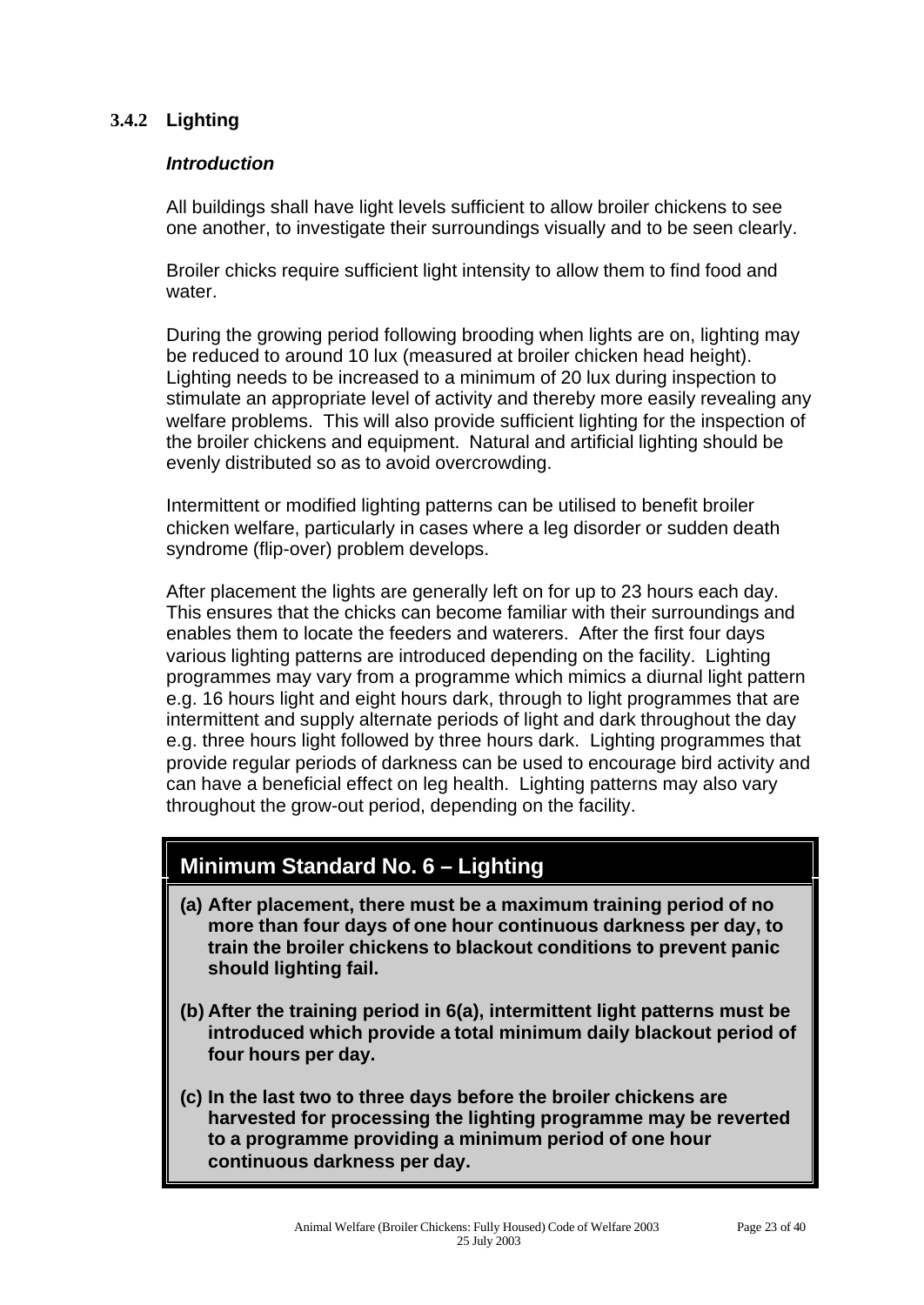*Minimum Standard No. 6 Continued:*

- **(d) For at least three days after placement, during the period of light, broiler chicks must have lighting intensity of a minimum of 20 lux measured at chick head height, to assist the chicks to find food and water.**
- **(e) After the first three days, a minimum of 10 lux measured at chick head height must be provided during the period of light.**
- **(f) During inspections a minimum of 20 lux of light must be provided.**

#### **3.5 Ventilation**

#### *Introduction*

Ventilation is required to provide fresh air, and to assist in the control of temperature, moisture, and litter quality. The accumulation of water vapour, heat, noxious gases and dust particles may cause discomfort or distress to the chickens and predispose them to the development of disease and skin problems.

Ammonia problems are more likely to occur in the winter and early morning periods. As a guide to the level of ammonia within the broiler shed, 10-15ppm of ammonia in the air can be detected by smell and an ammonia level over 25 ppm will cause eye and nasal irritation in people.

Air humidity can be determined by both external factors and internal factors within the broiler shed. Examples of internal factors within the broiler shed are stocking density, liveweight of the birds, ventilation rate, indoor temperature, malfunction of technical equipment, disease and litter quality.

Dust is a potentially harmful air contaminant, mainly in combination with ammonia and other gases and may directly affect the respiratory tracts of the broiler chickens, as well as act in the transmission of bacterial and viral infections.

# **Minimum Standard No. 7 – Ventilation**

- **(a) All ventilation systems must have the ability to prevent the buildup of harmful concentrations of gases, such as ammonia and CO2.**
- **(b) Where levels of 25 ppm or more of ammonia within the broiler shed are detected, immediate and appropriate action must be taken to increase ventilation or reduce litter moisture, or both, to ensure a return to levels which do not cause eye and nasal irritation in people and to reduce ammonia levels below 25 ppm.**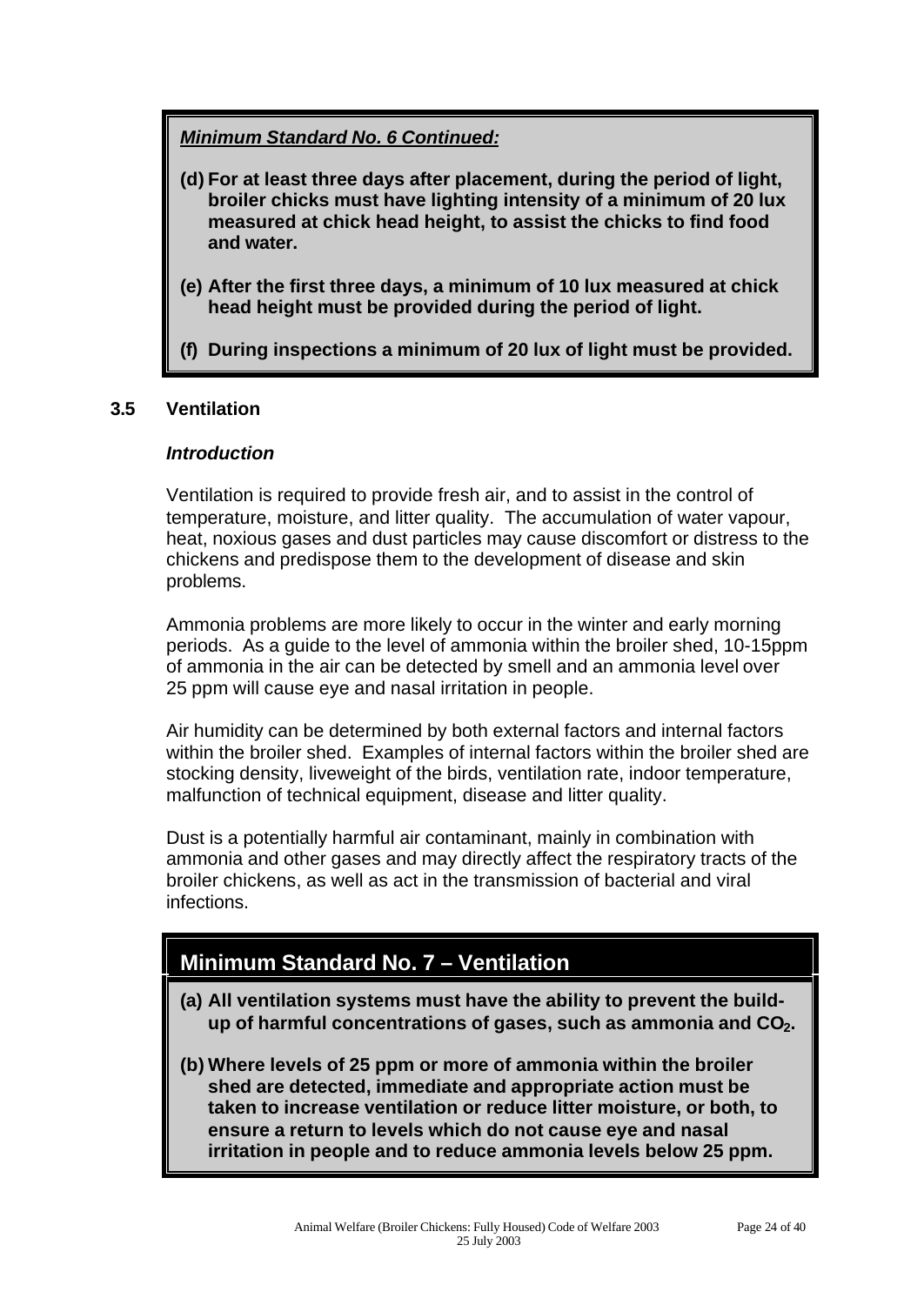#### *Recommended Best Practice*

Ammonia levels should not consistently exceed levels that can be detected by smell (i.e.10-15 ppm).

Dust levels should be kept to a minimum by maintaining appropriate ventilation and humidity levels and appropriate litter management.

#### **3.5.1 Temperature**

#### *Introduction*

Temperature requirements for broiler chickens vary considerably from day-old to point-of-harvest and all production systems need to be able to handle the changing requirements of the broiler chicken over time.

Newly hatched broiler chickens have a reduced capacity to maintain adequate body temperatures and thus additional heat input is required. For older broiler chickens housing systems should have facilities to provide cooling or remove heat.

After the first few days of age, temperatures within the broiler shed should be reducing from around 30ºC by 2–3ºC per week until an appropriate desirable temperature between 17 and 23°C is reached. Broiler chickens should be protected from draughts and thermal stress.

In hot weather adequate cool water and ventilation should be available.

Where high temperatures are causing distress, roof sprinklers, fans, cooling pads, or other systems should be used to control heat build-up within buildings. If foggers are used care should be taken to monitor relative humidity within the broiler shed.

In the absence of the above options in emergency situations, the temperature of the broiler shed may be reduced by opening all possible vents. Care should be taken to ensure that airflow at the level of the broiler chickens is not reduced. Physical activity of the broiler chickens should be minimised. However broiler chickens should be encouraged to stand from time to time to release heat build up under their bodies and from the litter.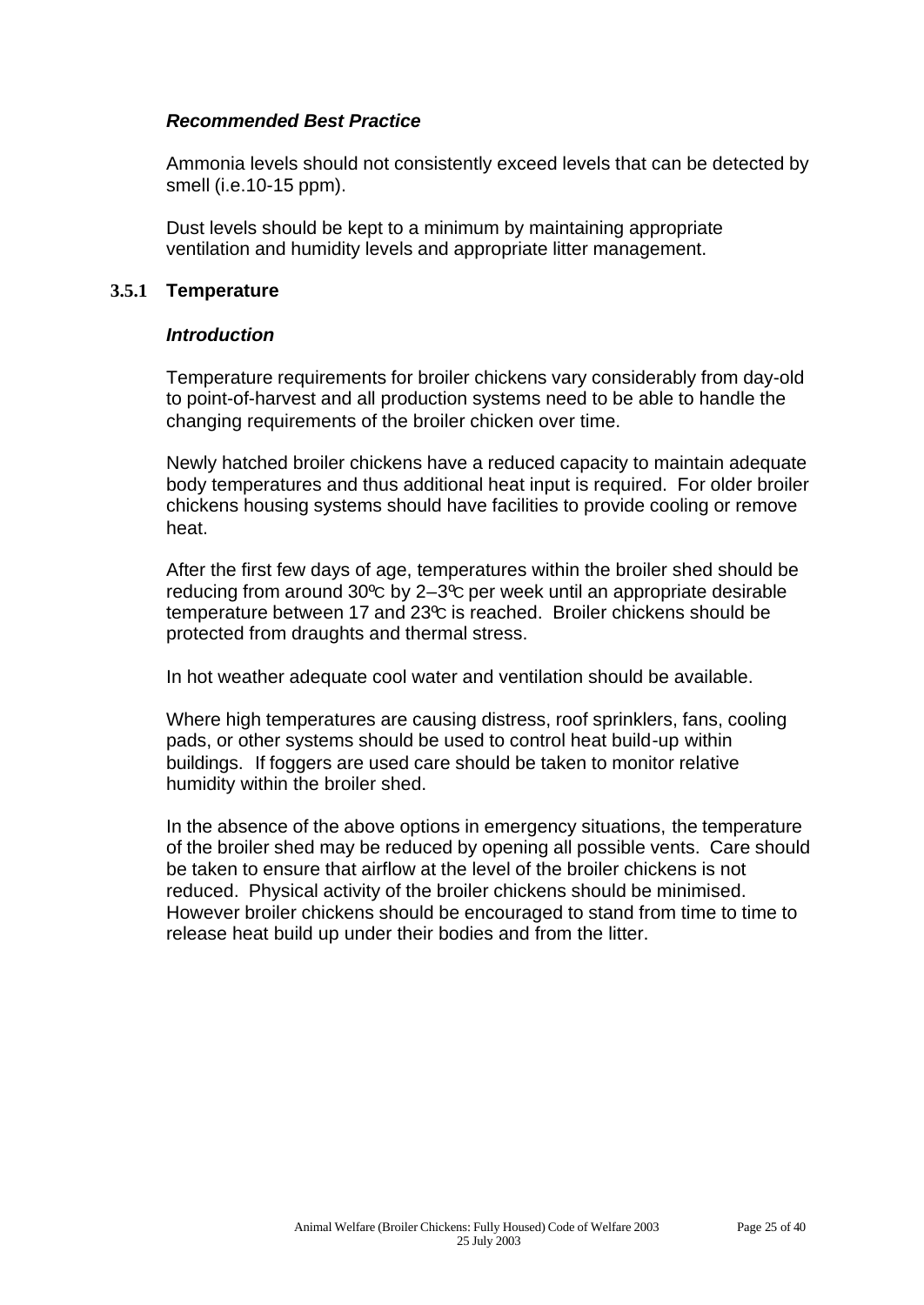### **Minimum Standard No. 8 – Temperature**

- **(a) Temperature control systems must have the ability to both add and remove heat in order to maintain desired temperatures compatible with broiler chicken health and welfare.**
- **(b) Facilities must be preheated for receiving of day-old chicks to ensure that chick welfare is not compromised.**
- **(c) When 5% or more of broiler chickens in a flock show persistent panting behaviour during flock inspection then prompt action must be taken to reduce environmental temperature.**
- **(d) Temperature recordings must be taken at least daily to note any adverse or potentially stressful temperature fluctuations and any such fluctuations must be addressed and rectified promptly.**

#### *Recommended Best Practice*

If daily temperature conditions are fluctuating then more frequent temperature recordings should be taken.

#### **3.5.2 Litter Management**

#### *Introduction*

The physical properties of the litter are important. Key features of litter management are control of quality, moisture, dust, ammonia production, caking, bedding thickness, fungal proliferation and frequency of use.

The optimum minimum depth of litter material depends on the choice of litter material.

### **Minimum Standard No. 9 – Litter Management**

#### **(a) Litter material -**

- **(i) must not result in levels of dustiness or dampness that could cause respiratory or other health problems; and**
- **(ii) must not contain levels of toxic agents such as tanalising agents and fungi that could cause respiratory and other health problems.**

**(b) Broiler shed floors must be completely covered with litter material.**

**(c) Attention must be given to water ingress and leaking drinkers to avoid excessive moisture, caking and ammonia production and any such problems must be remedied promptly.**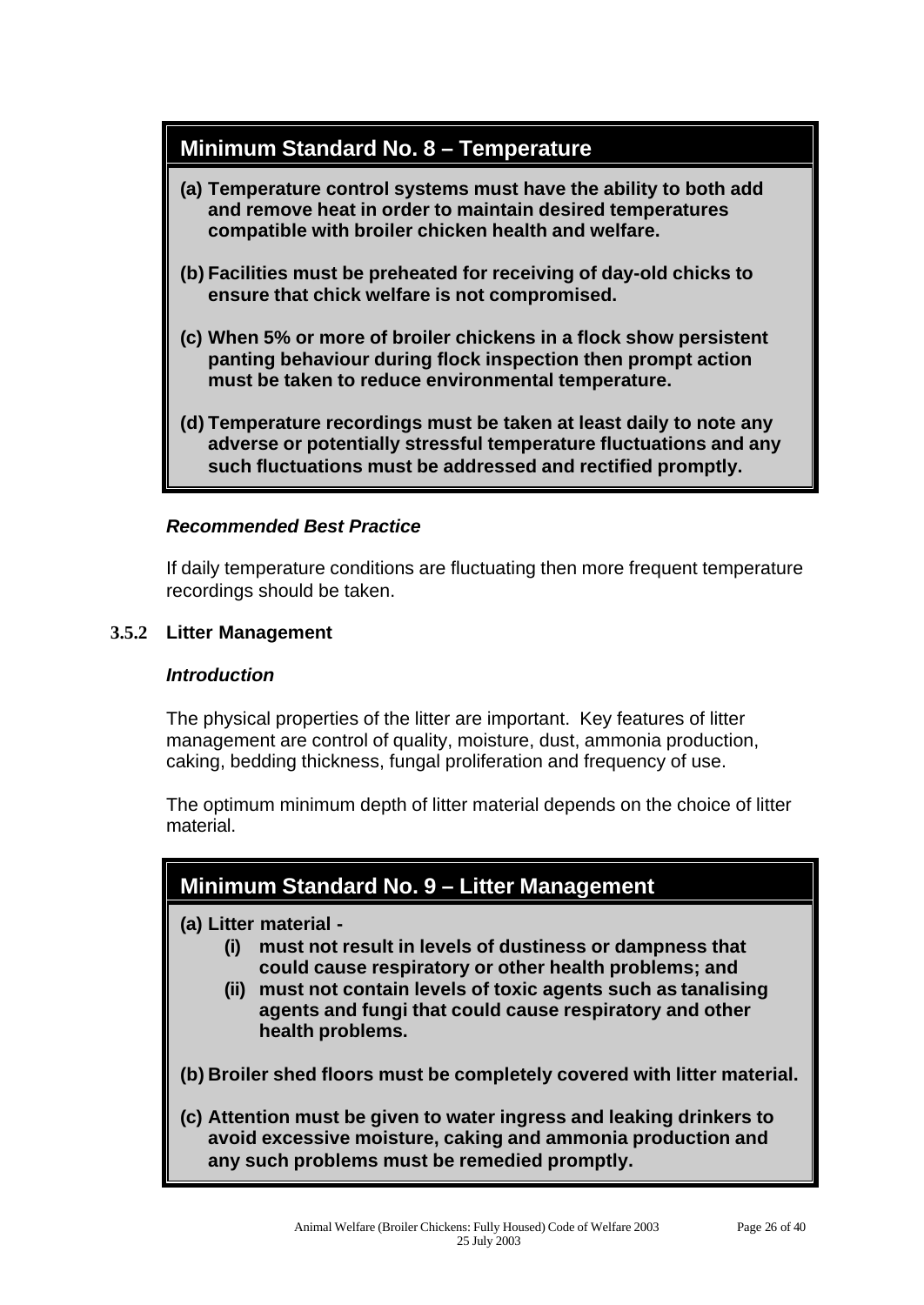*Minimum Standard No. 9 Continued:*

- **(d) All litter must be inspected daily and maintained to achieve the above standards.**
- **(e) Litter must be used for one growing cycle only and then replaced, except for (f).**
- **(f) In the exceptional circumstance that replacement fresh litter cannot be obtained, litter may be used again but only under the following conditions:**
	- **(i) no more than one growth cycle**
	- **(ii) birds must only be stocked at a maximum stocking density of 35 kg per m<sup>2</sup> , and**
	- **(iii) there must be increased frequency of monitoring of the birds and steps taken immediately to ensure fouled litter does not cause adverse animal welfare problems.**

#### *Recommended Best Practice*

At placement time the minimum depth of wood-shavings litter should be 50-75 mm and the depth of shredded paper should be sufficient to provide a minimum of 20 mm when packed down by the broiler chickens.

Litter that has caked should be removed or turned and the underlying cause should be remedied.

#### **3.6 Disease and Injury Control**

#### *Introduction*

Disease control is essential to ensure that broiler chicken welfare is maintained at optimal levels. Appropriate programmes to control disease include:

- vaccination
- preventative medication
- biosecurity; and
- hygiene.

All persons responsible for the care and management of poultry need to be aware of the signs of disease. They should be trained beforehand or supervised if they are not competent in recognising the signs of disease. Signs may include a reduction in feed and water intake, reduced rate of body weight gain, changes in faeces and litter quality, increases in odour, changes in appearance, activity or behaviour, or increase in mortality.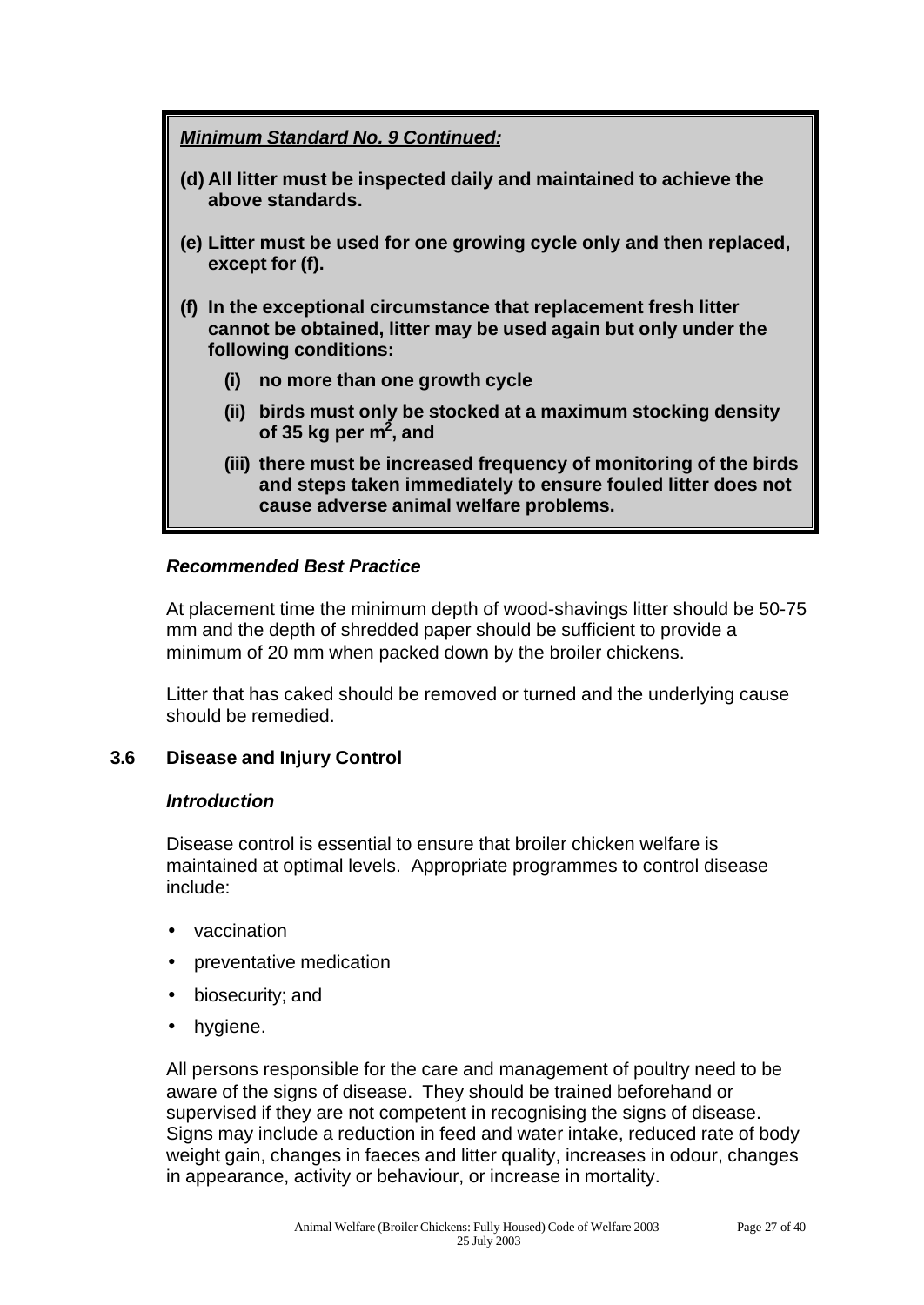At all inspections general broiler shed conditions should be observed, to make sure broiler chickens are evenly spread, are calm and demonstrating normal behavioural patterns.

Abnormal patterns include undue competition at feeders or drinkers or both, excessive use of drinkers, abnormal noise level, unusual vocalisation or aggression, irritability, panting, lethargy, and feather erection condition. Where these abnormal conditions are observed the cause should be identified and appropriate remedial action taken.

The production system should be assessed regularly for the likelihood of infectious and parasitic disease and appropriate control systems put in place to prevent them.

### **Minimum Standard No. 10 – Disease and Injury Control**

- **(a) Mortalities and culls must be monitored and recorded daily, and dead broiler chickens removed from the flock daily.**
- **(b) Broiler chickens (including runts and culls) that develop a disease or other condition that may affect their ability to compete over the long term or that may ultimately lead to death, must be killed by a humane method as soon as they are identified, or raised separately.**
- **(c) Daily checks must be made of broiler chickens described in 10(b).**
- **(d) Medication must be used only in accordance with registration conditions, manufacturers' instructions or professional advice.**
- **(e) If the early signs of a disease outbreak are recognised, or suspected, or mortalities are greater than expected then advice on appropriate treatment must be promptly sought from a veterinarian or advisory livestock personnel.**
- **(f) A detailed inspection of the flock in each broiler shed must be undertaken at least once a day. To achieve this, the owner or person in charge must walk up and down the total length of the broiler shed between each drinker and feeder line and external walls**.
- **(g) Broiler sheds must be viewed or inspected a further four times daily during which broiler chicken behaviour, temperature, light levels, availability of feed, feeding systems, water and all air vents must be checked, and if required, appropriate remedial action must be taken to protect the welfare of the broiler chickens.**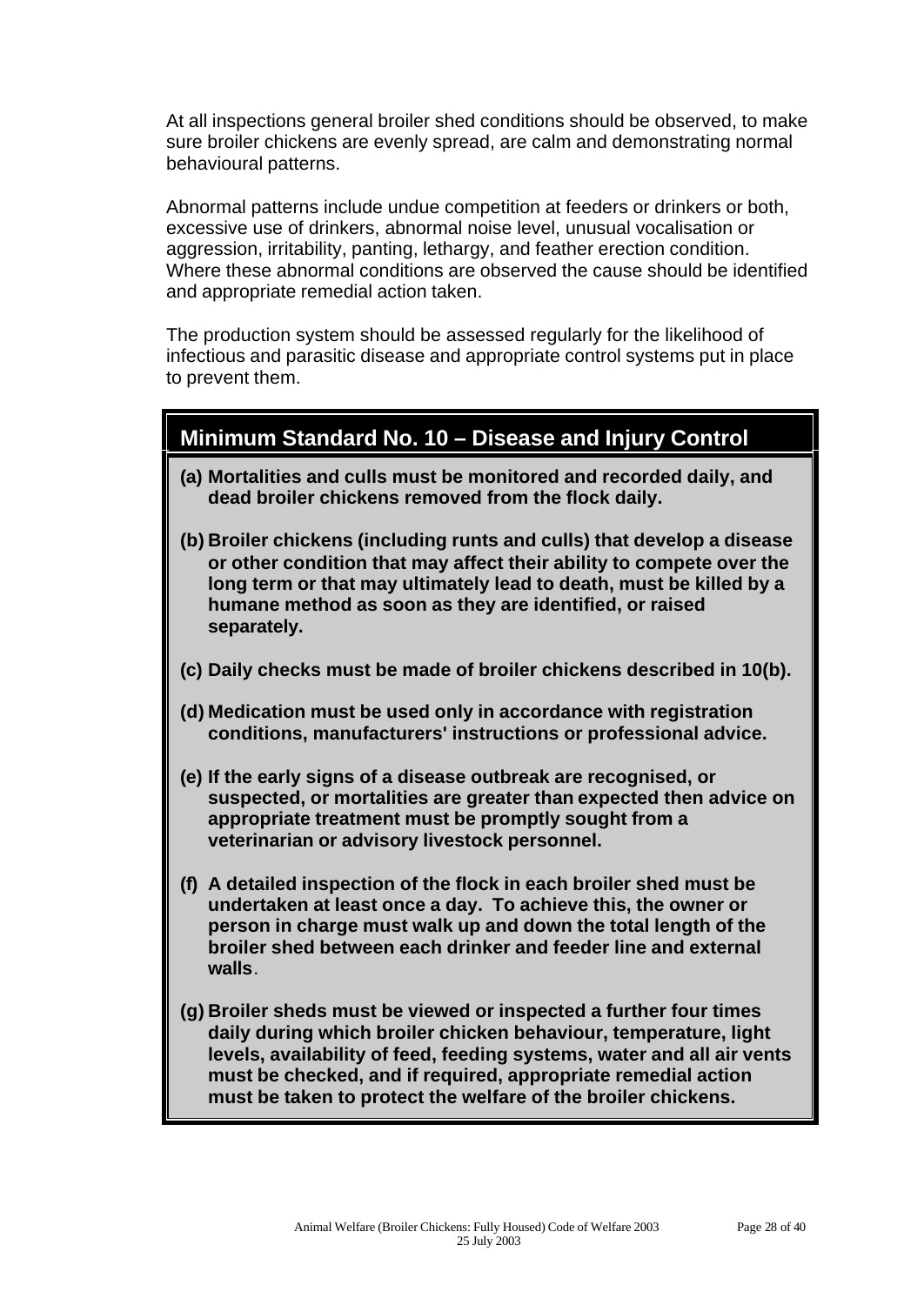#### **3.7 Humane Destruction**

#### *Introduction*

Destruction of birds may be carried out on individuals, such as culls and runts, or on large numbers in the case of a disease outbreak. There are various methods of destruction and their use will depend on the situation.

### **Minimum Standard No. 11 – Humane Destruction**

- **(a) Humane destruction when necessary must be carried out by the use of concussion and neck dislocation, or electrical stunning and neck dislocation, or neck dislocation, or euthanasia with at least 70% CO2 gas or a mixture of CO2 70% and argon gas 30%, or at processing plants.**
- **(b) When humane destruction is carried out by gassing, then the procedure must be sufficient to ensure collapse of every broiler chicken within 35 seconds of exposure to the gas, and broiler chickens must remain in the gas for at least a further two minutes following collapse.**
- **(c) Following humane destruction, the broiler chickens must be carefully inspected to ensure that they are dead.**
- **(d) Persons undertaking humane destruction must be appropriately trained and must ensure that the broiler chickens are managed carefully and calmly at all stages of the process.**
- **(e) Any equipment used to undertake humane destruction must be well maintained in order to operate efficiently.**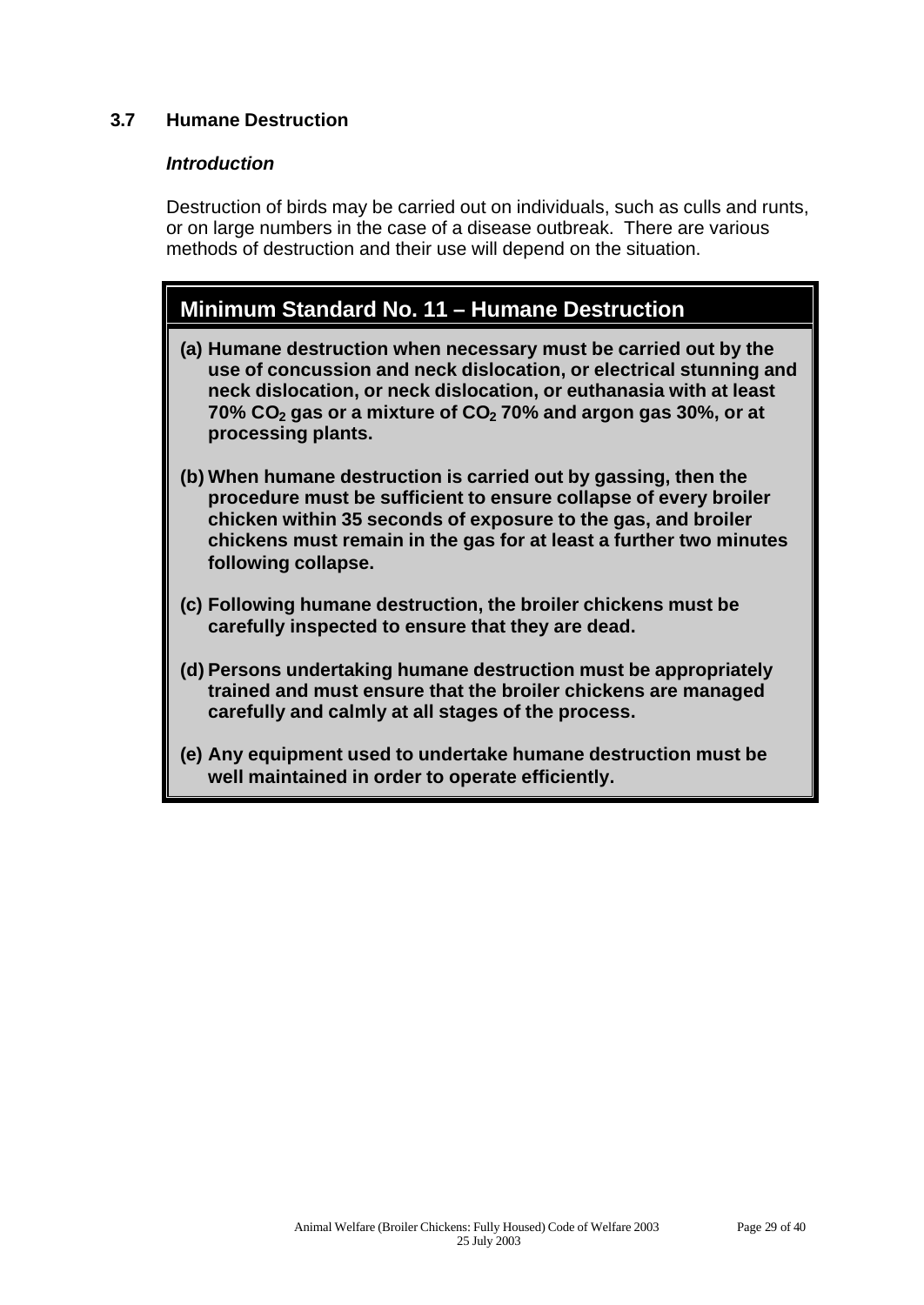# **4. Catching, Loading, and Transport**

#### **4.1 Pre-loading Requirements**

#### *Introduction*

#### **Day-old chicks**

In order to reduce the risk of spreading disease with day-old chicks, transport crates and trucks should be appropriately cleaned and sanitised prior to use.

#### **Broiler chickens**

Feeders and drinkers should be hoisted or removed before the catching team enters the broiler shed.

With the exception of day-old chicks, broiler chickens should not be held in crates for longer than 12 hours.

When a delay is anticipated and the holding time is likely to exceed 12 hours, either the broiler chickens should be released into a broiler shed where they have access to food and water, or immediate slaughter should be arranged in another slaughterhouse. The time spent in crates is calculated from the time the broiler chickens are first placed in them, not from when the journey begins.

# **Minimum Standard No. 12 – Pre-loading**

- **(a) Food must not be withheld from broiler chickens for more than 12 hours prior to arrival at the processing plant.**
- **(b) Broiler chickens must not be deprived of water prior to preparation for catching and loading.**

#### **4.2 Catching and Loading**

#### *Introduction*

Planning the catching and loading procedure well in advance will allow adequate time for broiler chickens to be handled quietly in a way that does not cause injury. Frenzied, noisy behaviour can cause distress and lead to smothering. Rough catching and handling can injure the broiler chickens.

During catching, the lighting should be dimmed to control excitement and movement of the broiler chickens.

When the catchers enter the broiler shed they should drive the broiler chickens away from the entrance in a calm manner.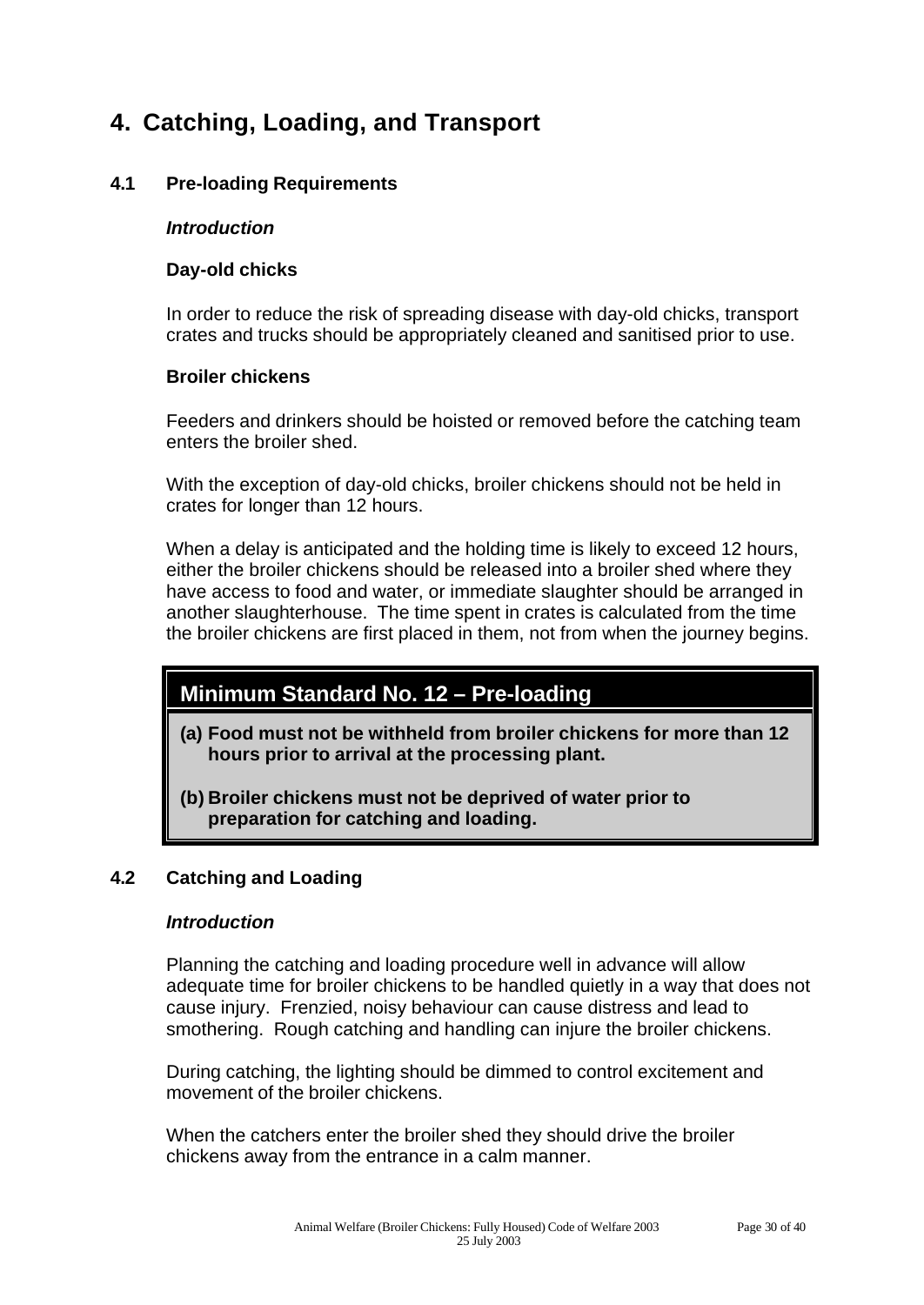The catcher should kneel or stoop close to the ground when catching the broiler chickens. This allows the broiler chickens to be bunched in one hand whilst they are resting on their breasts on the litter. Holding the leg of a broiler chicken in the hand whilst the other leg is bearing weight may lead to hip damage.

The number of broiler chickens carried at any one time by a catcher should be no more than four per hand although this should be fewer for heavy broiler chickens, or when placing into transport crates or modules with narrow openings.

If a broiler chicken starts flapping its wings while being carried to the transport crates, it should be brought under control by either resting it against the catcher's leg or by resting it on the ground. This will help to reduce the risk of hip dislocation. Broiler chickens should be loaded into the crates in a smooth, controlled action that minimises the force exerted on the hip.

Crates of broiler chickens should be moved so that broiler chickens remain in an upright position. If a conveyor is used for loading crates of live broiler chickens, the conveyor angle should not be excessive causing broiler chickens to pile up. Crates should not be thrown or dropped. They should be moved smoothly during loading, transport and unloading.

Care should be taken when using the forklift truck in the broiler shed, and the driver should be well trained in its use.

# **Minimum Standard No. 13 – Catching and Loading**

- **(a) All members of catching and transporting crews must be correctly trained and supervised in the handling of broiler chickens.**
- **(b) Broiler chickens must be handled with care at all stages of the procedure so as to avoid injury.**
- **(c) Broiler chickens that are injured during the catching and loading procedures must be destroyed immediately.**
- **(d) The maximum number of broiler chickens that may be carried at any one time in each hand of a catcher must be no more than four.**
- **(e) The broiler chickens about to be carried to the crates must all be held with their hocks and shanks aligned in the same manner within the hand.**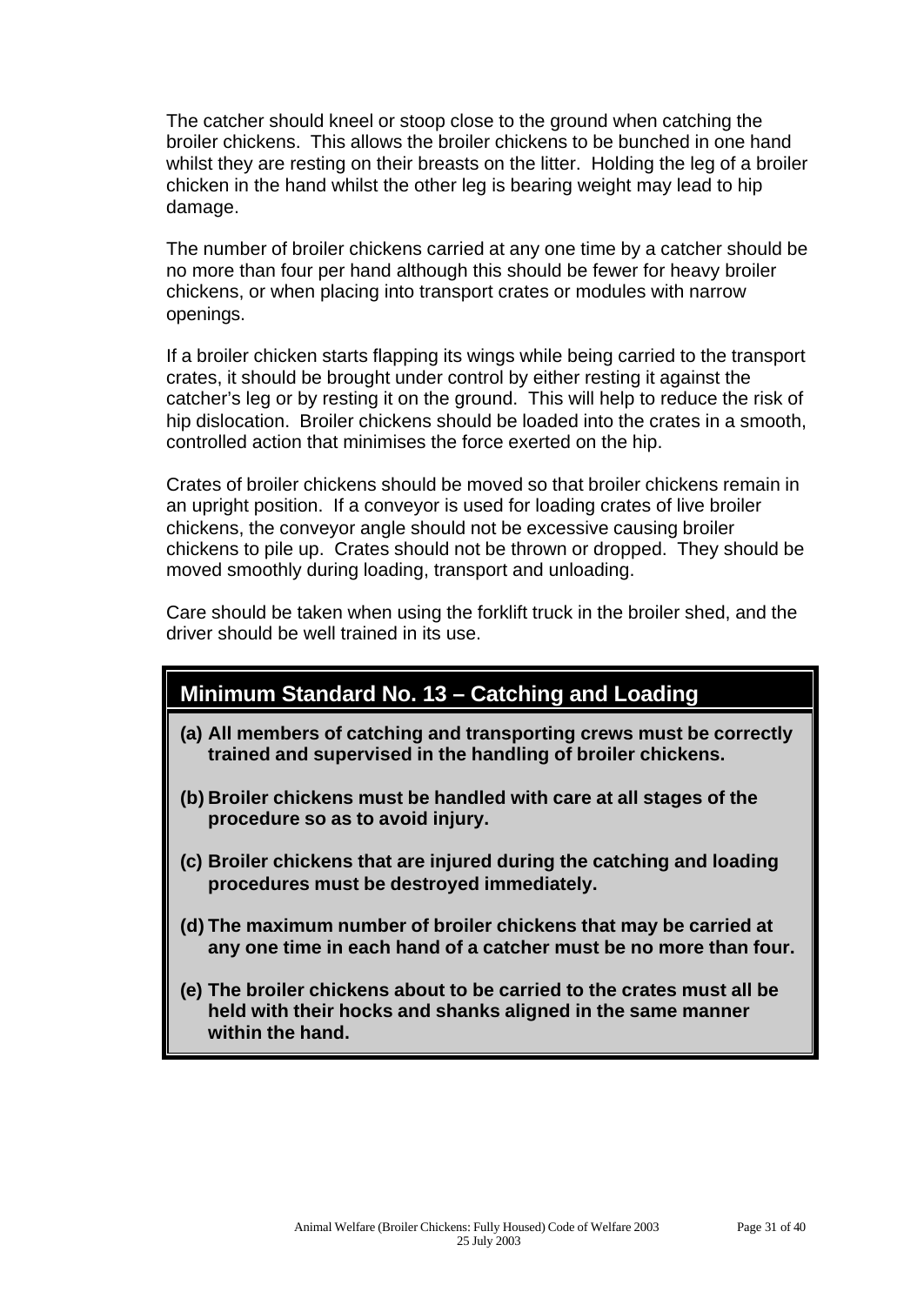*Minimum Standard No.13 Continued:*

- **(f) Broiler chickens must be placed into the crates in such a way that they can rapidly attain an upright position.**
- **(g) Broiler chickens must be placed carefully into the crates.**
- **(h) Crates containing broiler chickens must be handled with care.**

#### *Recommended Best Practice*

Techniques for the catching and loading of broiler chickens should be described in each facility's quality assurance system.

#### **4.3 Loading Density of Broiler Chickens**

#### *Introduction*

The number of broiler chickens per crate that is appropriate depends on available floor space in the crates, the body size of the broiler chickens and environmental conditions at the time of transport.

A visual assessment should be made in judging the loading densities of any particular consignment. Weather conditions should be considered when determining loading densities.

# **Minimum Standard No. 14 – Loading Densities**

- **(a) Maximum density in crates used to transport broiler chickens must not exceed 65 kg per m<sup>2</sup> .**
- **(b) All broiler chickens must be able to rest on the floor of the crate at the same time.**

#### *Recommended Best Practice*

The maximum density allowance should be decreased during summer, if weather conditions are such that they compromise animal welfare.

#### **4.4 Transport Crates**

#### *Introduction*

There should be no protrusions, including hinges or latches, or sharp edges on the interior framework of the crates. Crates should be ventilated and have sufficient headroom to allow the birds to move about during transport.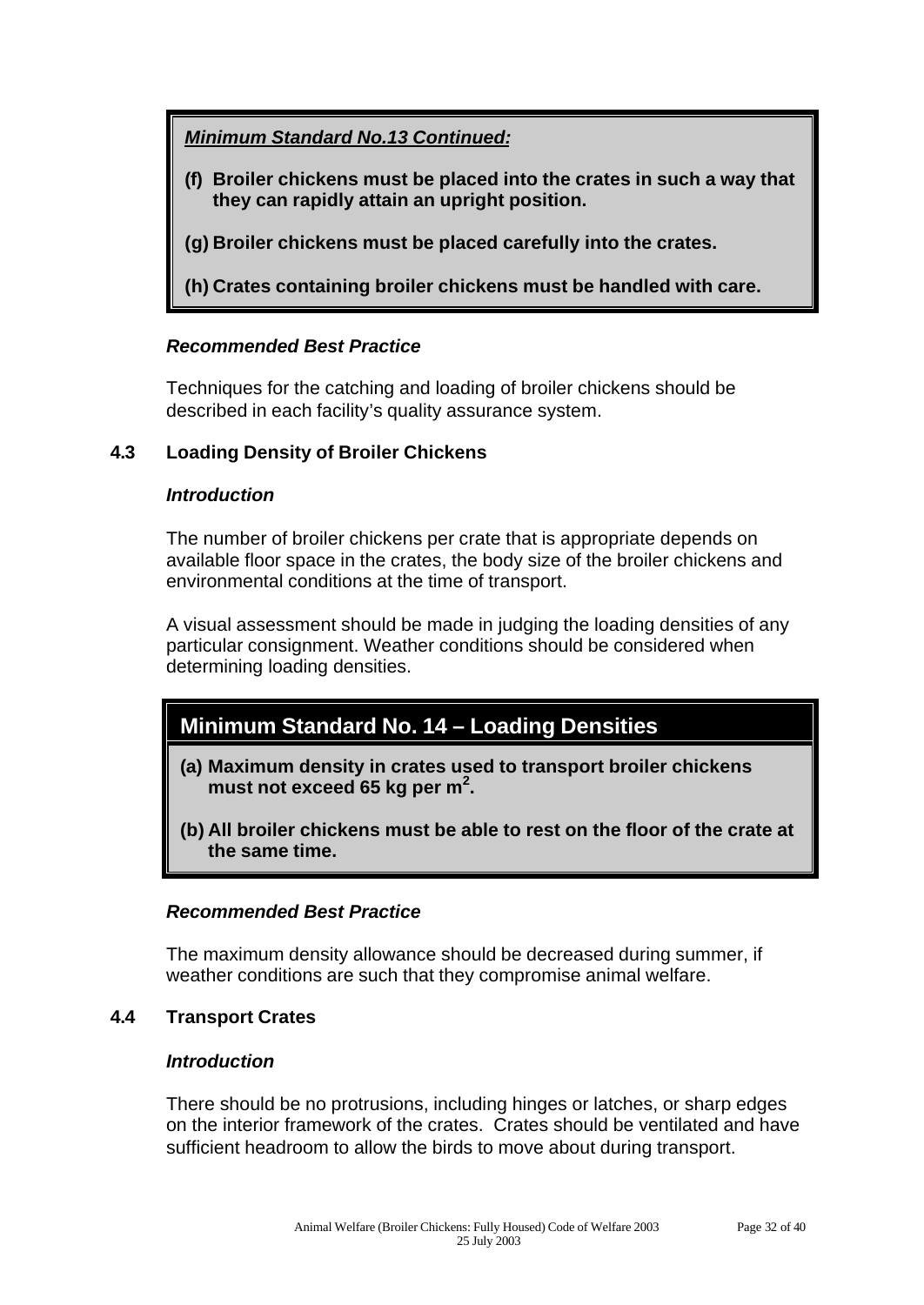Since there are gaps in the crates there is the possibility that heads, feet or legs of broiler chickens may protrude.

| Minimum Standard No. 15 – Transport Crates                                                                                                                                                                                                            |                                |  |  |  |  |
|-------------------------------------------------------------------------------------------------------------------------------------------------------------------------------------------------------------------------------------------------------|--------------------------------|--|--|--|--|
| (a) Crates must be designed and maintained to allow broiler chickens<br>to be put in and taken out without causing injury and to prevent<br>escape.                                                                                                   |                                |  |  |  |  |
| (b) Crates must be designed and managed to avoid head, neck, toe<br>and foot damage to broiler chickens when they are withdrawn, and<br>when the crates are dragged, stacked or opened.<br>(c) Crates must comply with the following minimum heights: |                                |  |  |  |  |
| Category                                                                                                                                                                                                                                              | <b>Minimum Height of Crate</b> |  |  |  |  |
| Day-old chicks                                                                                                                                                                                                                                        | <b>10 cm</b>                   |  |  |  |  |
| <b>Broiler chickens</b>                                                                                                                                                                                                                               | 21 cm                          |  |  |  |  |

#### **4.5 Transport**

Special care needs to be taken in transporting broiler chickens. Broiler chickens should be transported in accordance with the code of welfare for the transport of animals.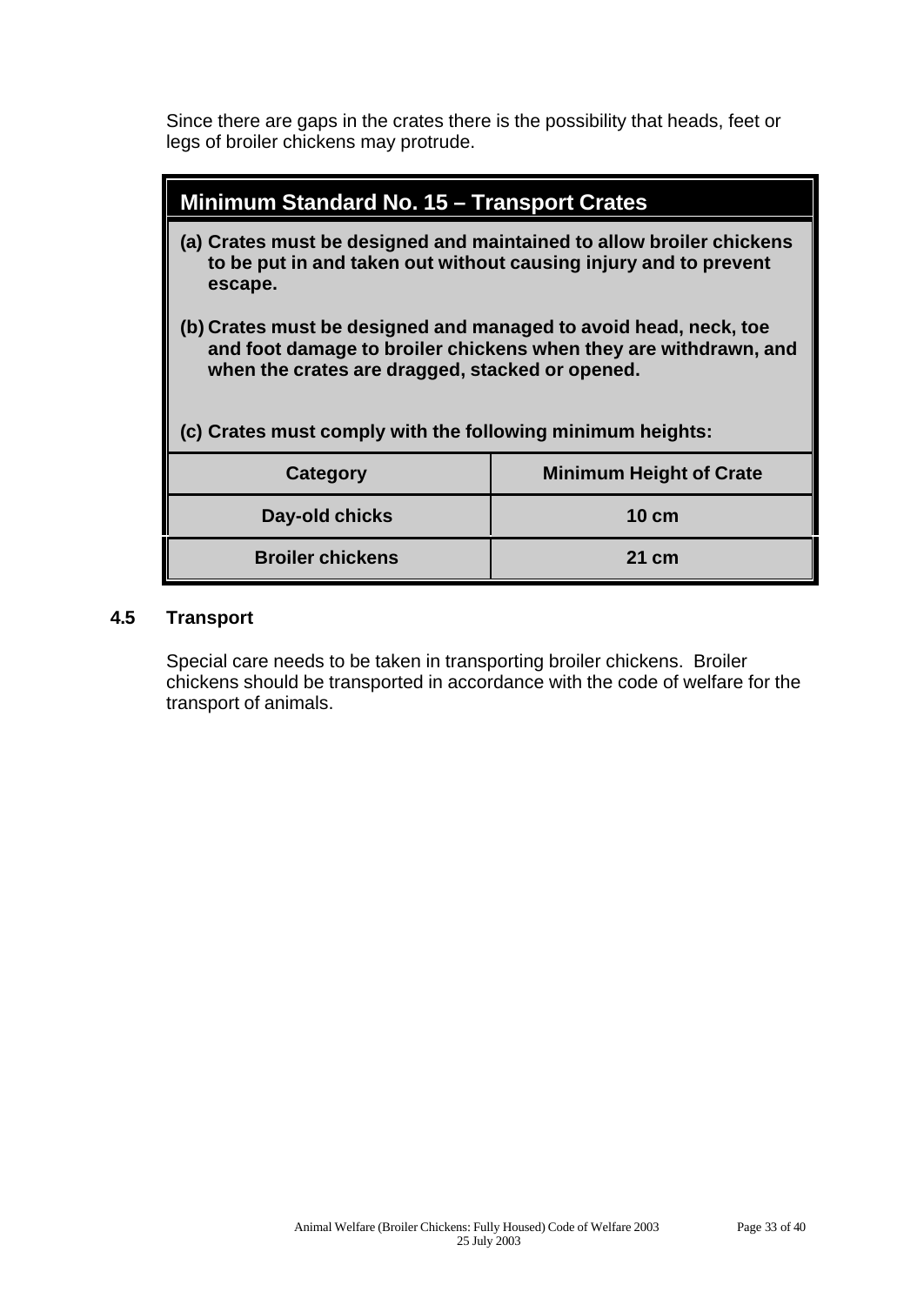# **5. Quality Management**

#### **5.1 Quality Assurance Systems**

#### *Recommended Best Practice*

To help ensure that standards of animal welfare and husbandry are maintained, each commercial broiler chicken facility should implement a quality assurance system that provides for written procedures.

The elements of the quality assurance system should provide for the minimum standards and recommendations for best practice of this code.

The quality assurance system should require continual review of existing systems and procedures that could enhance the welfare of broiler chickens. Producers and the Poultry Industry Association of New Zealand should encourage ongoing debate and assessments of management practices that may improve the welfare of broiler chickens. Where improvements to current practice are identified, these should be communicated to producers via appropriate technology transfer methods such as seminars, workshops, and industry newsletters.

The quality assurance system should provide for all incidents resulting in significant sickness, injury or death of birds to be fully investigated and documented. Where the results of an investigation may have implications for current industry management practices, a report outlining the incident and implications should, as soon as it is available, be forwarded to the appropriate industry body for consideration.

#### **5.2 Records**

#### *Information*

The maintenance of good records is an integral part of a quality assurance system and good farm management.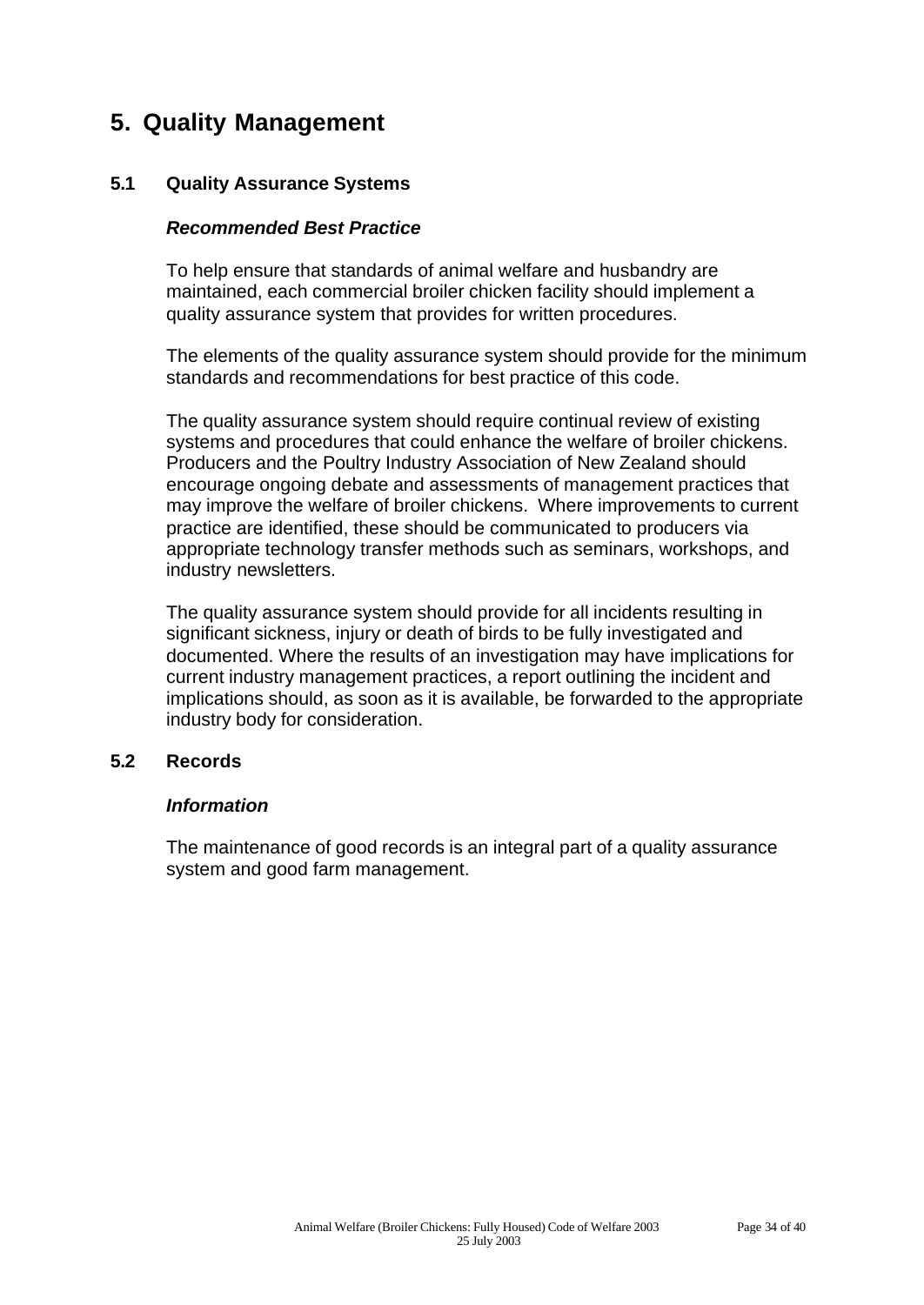# **6. Stockmanship**

#### *Information*

Broiler chickens kept in controlled environment production systems are entirely reliant on the provision of their needs by human management.

The care of broiler chickens, at whatever stage of production, therefore requires both experience and the observance of high standards.

Under the Animal Welfare Act 1999 the "owner" of an animal and the "person in charge" is responsible for meeting the legal obligations to animal welfare. In the case of broiler chickens the owner or person in charge may place the broiler chickens in the care of others for the purpose of rearing, transport and slaughter.

This code establishes minimum standards of care for broiler chickens, and is intended to encourage all owners and persons in charge of broiler chickens to adopt the highest standard of husbandry, care and handling, based on the recommended best practices. While this code is based on current knowledge and technology available at the time of issue, it does not replace the need for experience and common sense in the handling of broiler chickens.

The importance of good stockmanship cannot be over-emphasised. Those responsible for the care of broiler chickens should be competent and well trained. Personnel should be appropriately instructed in the care and maintenance of broiler chickens and how their actions may affect the chickens' welfare. Knowledge of the normal appearance and behaviour of broiler chickens is essential for their health and welfare. It is important that those in charge of the broiler chickens should be able to recognise early signs of distress or disease so that prompt action is taken or advice sought.

Owners and persons in charge of broiler chickens should ensure that their personnel have either the relevant knowledge and training or appropriate supervision to ensure that the health and welfare needs of the birds in their care are met. Personnel should undergo training either formally or on the job by experienced supervisors. Handling techniques should be included as written procedures in the quality assurance system, which should be easily accessible to all personnel.

Any contract or temporary staff should be trained and competent in the relevant activity.

Quality assurance programmes should emphasise the importance of training of personnel.

The Agriculture Industry Training Organisation lists a number of training qualifications for those involved in the poultry industry.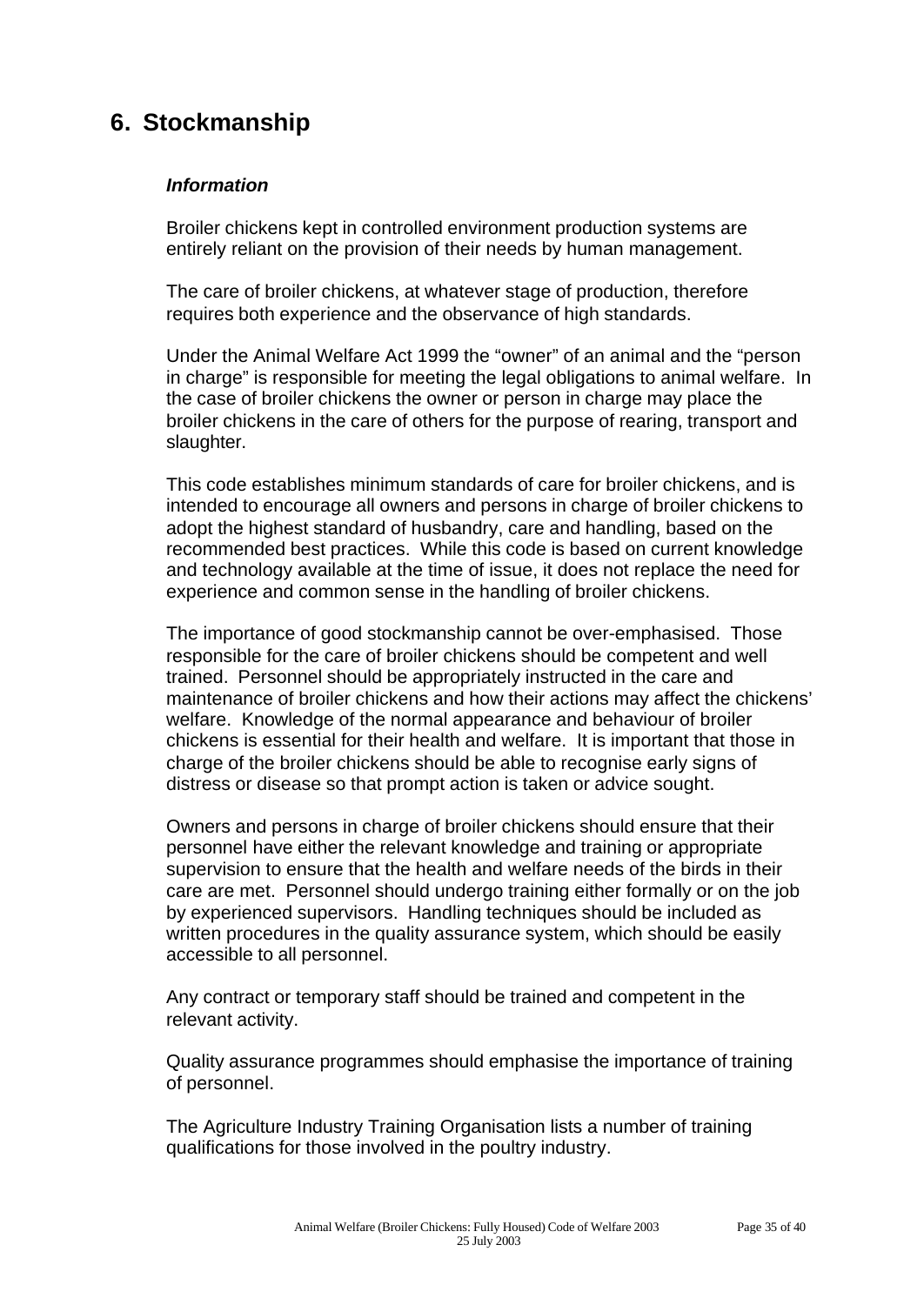Information on these qualifications and accredited training providers is available from the:

Agriculture Industry Training Organisation PO Box 10 383 Wellington.

or from the NZQA web site:

<http:/www.nzqa.govt.nz/framework/>

### **Minimum Standard No. 16 – Stockmanship**

**Broiler chickens must be cared for by a sufficient number of personnel who possess the appropriate ability, knowledge and professional competence to maintain their health and welfare in accordance with the minimum standards listed in this code.**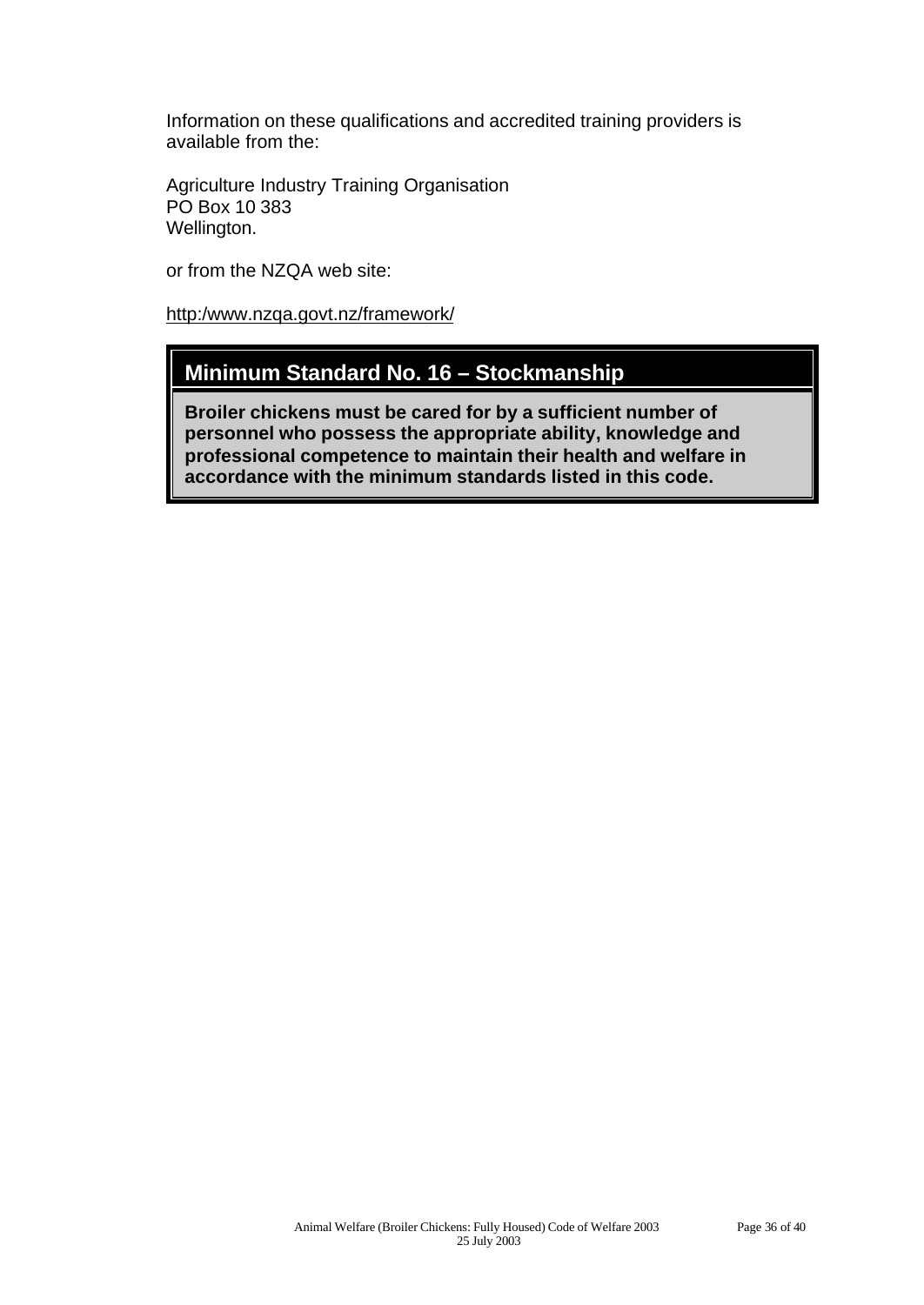# **Appendix I: Strict Liability and Defences**

#### *Introduction*

#### *Strict Liability*

In the prosecution of certain offences under the Animal Welfare Act 1999 committed after 19 December 2002, evidence that a relevant code of welfare was in existence at the time of the alleged offence and that a relevant minimum standard established by that code was not complied with is rebuttable evidence that the person charged with the offence failed to comply with, or contravened, the provision of the Animal Welfare Act to which the offence relates. [See sections 13(1A), 24(1) and 30(1A) of the Animal Welfare Act 1999, as amended by the Animal Welfare Amendment Act 2002].

#### *Defences*

It is a defence in the prosecution of certain offences under the Animal Welfare Act 1999 if the defendant proves that there was in existence at the time of the alleged offence a relevant code of welfare and the minimum standards established by the code of welfare were in all respects equalled or exceeded. [See sections 13(2)(c), 24(2)(b) and 30(2)(c)].

If a defendant in a prosecution intends to rely on the defence under sections 13(2)(c) or 30(2)(c), the defendant must, within seven days after the service of the summons, or within such further time as the Court may allow, deliver to the prosecutor a written notice. The notice must state that the defendant intends to rely on section 13(2) or 30(2) as the case may be, and must specify the relevant code of welfare that was in existence at the time of the alleged offence, and the facts that show that the minimum standards established by that code of welfare were in all respects equalled or exceeded. This notice may be dispensed with if the Court gives leave. [See sections 13(3) and 30(3)].

The strict liability provisions and the defence of equalling or exceeding the minimum standards established in a code of welfare apply to the following offences:

#### *Failing to provide*

Section 12 (a) A person commits an offence who, being the owner of, or person in charge of, an animal, fails to comply, in relation to the animal, with section 10 (which provides that the owner of an animal, and every person in charge of an animal, must ensure that the physical, health, and behavioural needs of the animal are met in a manner that is in accordance with both good practice and scientific knowledge).

#### *Suffering animals*

Section 12(b) A person commits an offence who, being the owner of, or person in charge of, an animal fails, in the case of an animal that is ill or injured, to comply, in relation to the animal, with section 11 (which provides that the owner of an animal that is ill or injured, and every person in charge of such an animal, must, where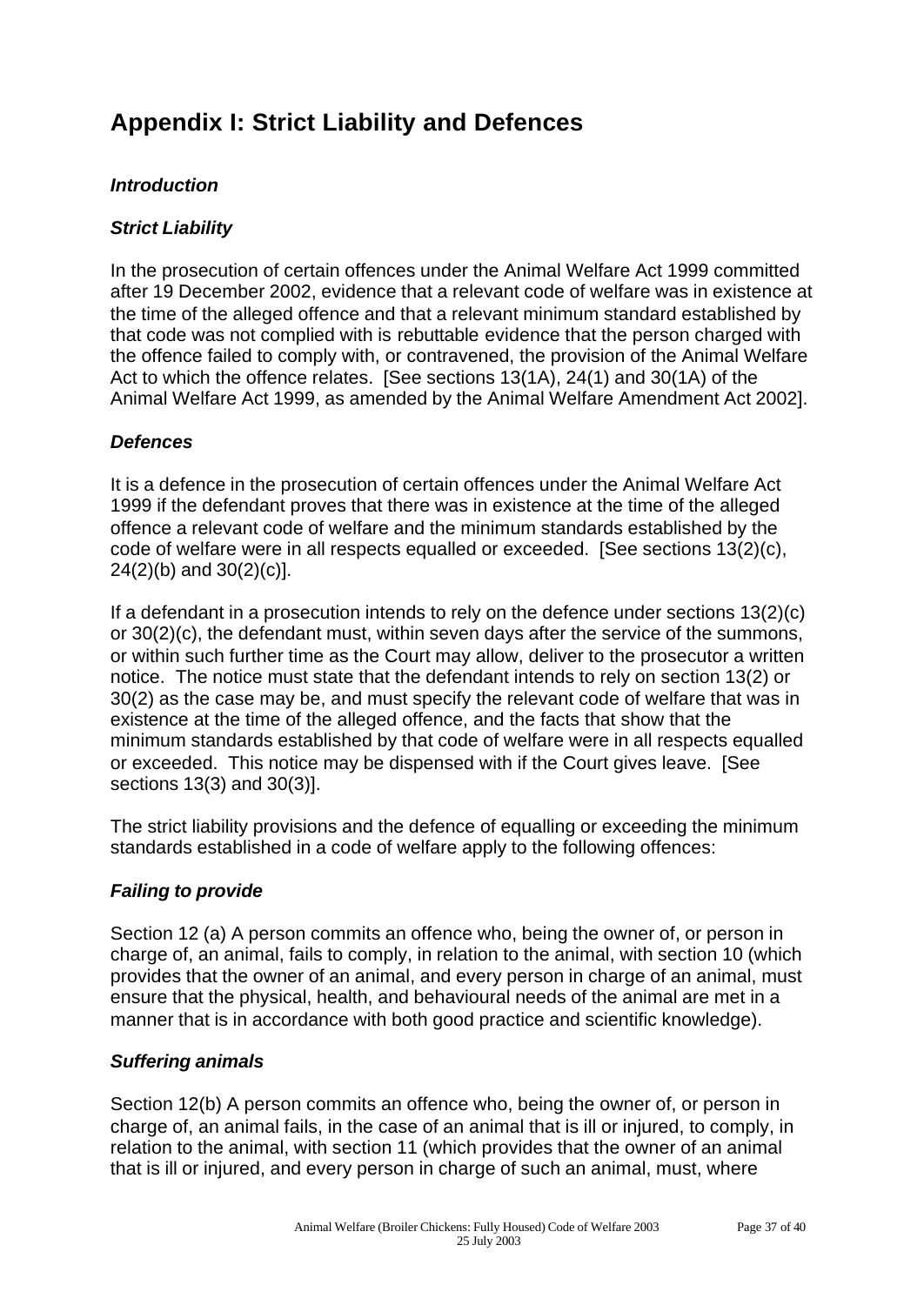practicable, ensure that the animal receives treatment that will alleviate any unreasonable or unnecessary pain or distress being suffered by the animal).

Section 12(c) A person commits an offence who, being the owner of, or person in charge of, an animal kills the animal in such a manner that the animal suffers unreasonable or unnecessary pain or distress.

#### *Surgical procedures*

Section 21(1)(b)(1) A person commits an offence who, without reasonable excuse, acts in contravention of or fails to comply with section 15(4) (which provides that no person may, in performing on an animal a surgical procedure that is not a significant surgical procedure, perform that surgical procedure in such a manner that the animal suffers unreasonable or unnecessary pain or distress).

#### *Transport*

Section 22(2) A person commits an offence who fails, without reasonable excuse, to comply with any provision of subsection (1) (which provides that every person in charge of a ship, vehicle or aircraft, and the master of, or if there is no master, the person in charge of, a ship being a vehicle, aircraft or ship in or on which an animal is being transported, must ensure that the welfare of the animal is properly attended to, and that, in particular, the animal is provided with reasonably comfortable and secure accommodation and is supplied with proper and sufficient food and water).

Section 23(1) A person commits an offence who, without reasonable excuse, confines or transports an animal in a manner or position that causes the animal unreasonable or unnecessary pain or distress.

Section 23(2) A person commits an offence who, being the owner of, or the person in charge of, an animal, permits that animal, without reasonable excuse, to be driven or led on a road, or to be ridden, or to be transported in or on a vehicle, aircraft or a ship while the condition or health of the animal is such as to render it unfit to be so driven, led, ridden or transported.

#### *Ill-treatment*

Section 29(a) A person commits an offence who ill-treats an animal.

#### *Inspection of Premises*

Inspectors appointed under the Animal Welfare Act 1999 have the power to enter any land or premises (with the exceptions of dwellings and marae), or any vehicle, aircraft or vessel, at any reasonable time, for the purpose of inspecting any animal. [See section 127 (1)].

Inspectors include officers of MAF Special Investigation Group, inspectors from approved organisations appointed by the Minister, and the Police.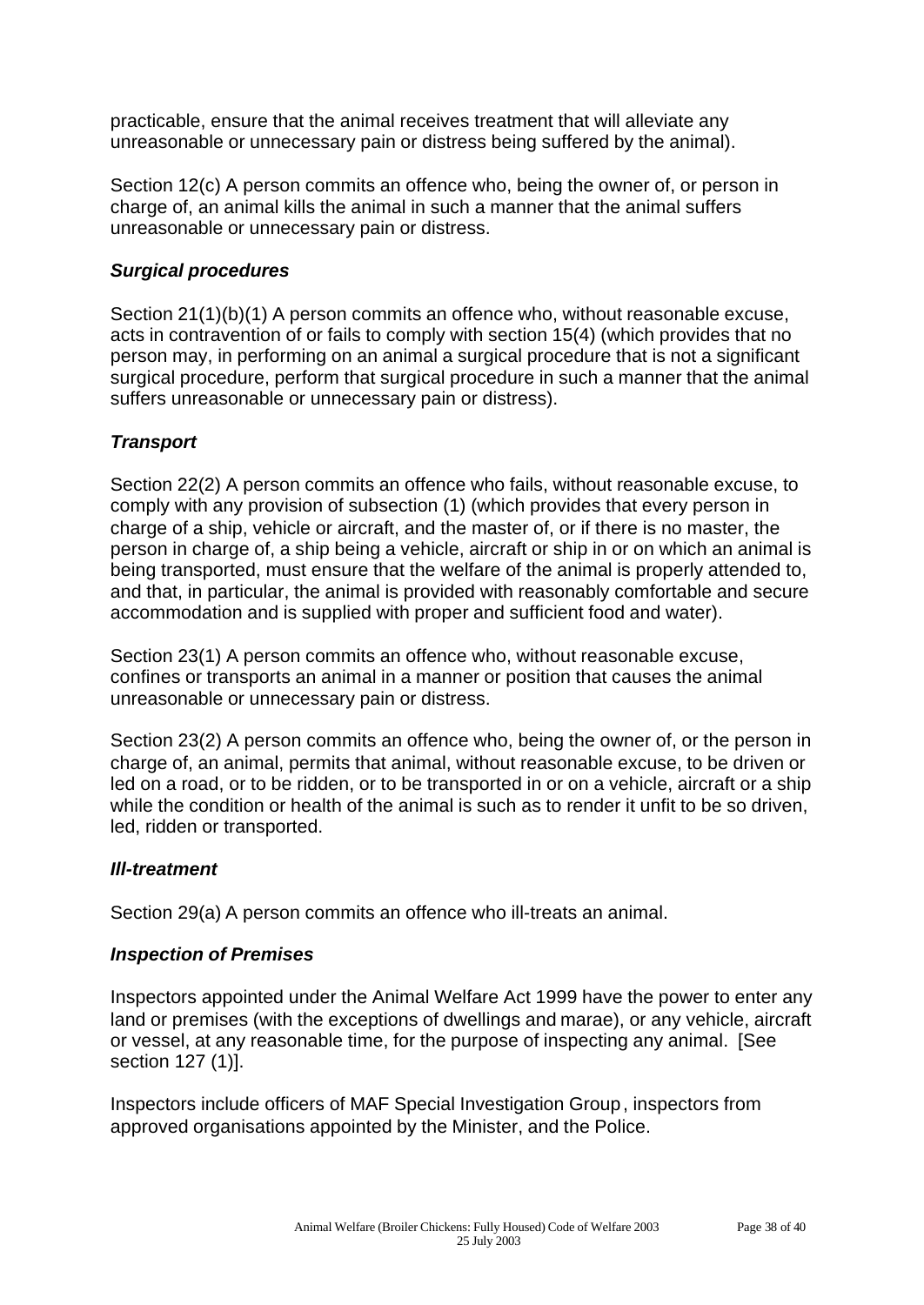# **Appendix II: Codes of Welfare**

#### *Code of Welfare (given transitional status)*

- Codes of Recommendation for the Welfare of Circus Animals and Information for Circus Operators
- Code of Recommendations and Minimum Standards for the Welfare of Animals Used in Rodeo Events
- Code of Recommendation and Minimum Standards for the Welfare of Exhibit Animals and Information for Exhibit Animal Operators
- Codes of Recommendations and Minimum Standards for the Welfare of Pigs
- Code of Recommendations and Minimum Standards for the Welfare of Layer **Hens**
- Code of Recommendations and Minimum Standards for the Welfare of Broiler Chickens (replaced by this code)

#### *List of Regulations and Circular deemed to be the Animal Welfare (Commercial Slaughter) Code of Welfare 2002*

- Clauses 1(a) and 2, and the heading preceding clause 2, of Part 7 of the Schedule 1 of the Fish Export Processing Regulations 1995 (SR 1995/54):
- Regulation 80(1) of the Game Regulations 1975 (SR 1975/174):
- Regulation 76 of the Meat Regulations 1969 (SR 1969/192):
- The Slaughter of Stock, Game, and Poultry Regulations 1969 (SR 1969/194):
- New Zealand Fishing Industry Agreed Implementation Standards 003.4 Live Eels and Rock Lobsters Circular 1995.

#### *Published Codes of Recommendations and Minimum Standards*

- Code of Recommendations and Minimum Standards for the Sea Transport of Sheep from New Zealand, September 1991 Code No. 2
- Code of Recommendations and Minimum Standards for the Welfare of Sheep, July 1996 Code No. 3
- Code of Recommendations and Minimum Standards for the Welfare of Dairy Cattle, June 1992 Code No. 4
- Code of Recommendations and Minimum Standards for the Welfare of Deer During the Removal of Antlers, July 1992 Code No. 5, Amendments August 1994, August 1997
- Code of Recommendations and Minimum Standards for the Welfare of Horses, February 1993 Code No. 7
- Code of Recommendations and Minimum Standards for the Welfare of Bobby Calves, July 1997 Code No. 8